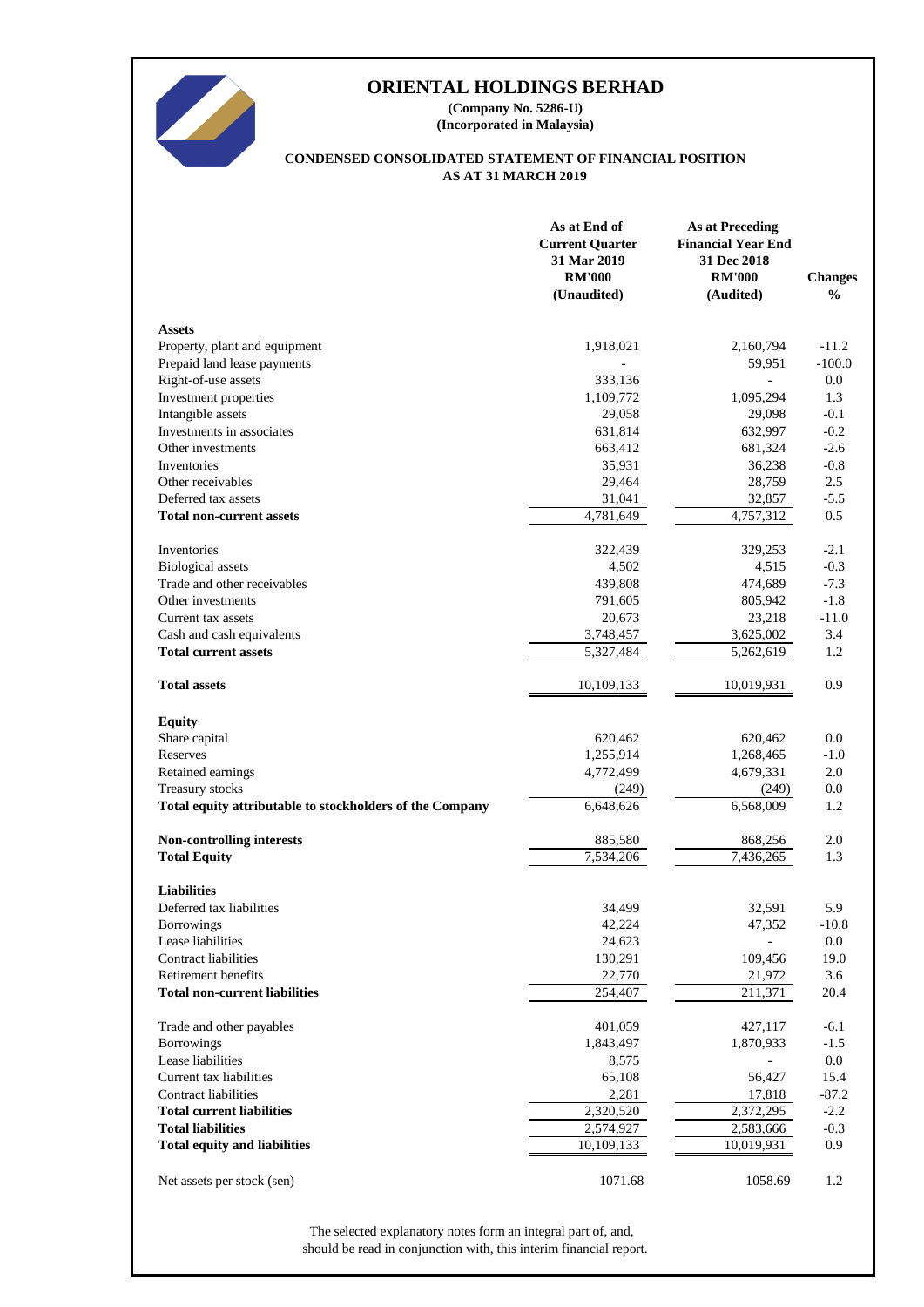**(Company No. 5286-U) (Incorporated in Malaysia)**

# **CONDENSED CONSOLIDATED STATEMENT OF PROFIT OR LOSS AND OTHER COMPREHENSIVE INCOME FOR THE PERIOD ENDED 31 MARCH 2019**

|                                                                                                              | <b>Individual Quarter</b>                                                        |                                                                                    |                                 | <b>Cumulative Quarters</b>                                                                               |                                                                                                     |                        |
|--------------------------------------------------------------------------------------------------------------|----------------------------------------------------------------------------------|------------------------------------------------------------------------------------|---------------------------------|----------------------------------------------------------------------------------------------------------|-----------------------------------------------------------------------------------------------------|------------------------|
|                                                                                                              | Current<br>Year<br><b>Ouarter</b><br>31 Mar 2019<br><b>RM'000</b><br>(Unaudited) | Preceding<br>Year<br><b>Ouarter</b><br>31 Mar 2018<br><b>RM'000</b><br>(Unaudited) | <b>Changes</b><br>$\frac{0}{0}$ | <b>Current Year</b><br><b>To Date</b><br>(One quarter to<br>31 Mar 2019)<br><b>RM'000</b><br>(Unaudited) | <b>Preceding Year</b><br>To Date<br>(One quarter to<br>31 Mar 2018)<br><b>RM'000</b><br>(Unaudited) | <b>Changes</b><br>$\%$ |
| Revenue                                                                                                      | 1,389,732                                                                        | 1,480,723                                                                          | $-6.1$                          | 1,389,732                                                                                                | 1,480,723                                                                                           | $-6.1$                 |
| <b>Results from operating activities</b>                                                                     | 150,960                                                                          | 43,516                                                                             | 246.9                           | 150,960                                                                                                  | 43,516                                                                                              | 246.9                  |
| Finance costs                                                                                                | (4,379)                                                                          | (3,532)                                                                            | $-24.0$                         | (4,379)                                                                                                  | (3,532)                                                                                             | $-24.0$                |
| Share of profits after tax and non-controlling interest of associates                                        | 3,978                                                                            | 12,749                                                                             | $-68.8$                         | 3,978                                                                                                    | 12,749                                                                                              | $-68.8$                |
| <b>Profit before taxation</b>                                                                                | 150,559                                                                          | 52,733                                                                             | 185.5                           | 150,559                                                                                                  | 52,733                                                                                              | 185.5                  |
| Income tax expenses                                                                                          | (42, 047)                                                                        | (26, 279)                                                                          | $-60.0$                         | (42,047)                                                                                                 | (26,279)                                                                                            | $-60.0$                |
| Profit from continuing operations                                                                            | 108,512                                                                          | 26,454                                                                             | 310.2                           | 108,512                                                                                                  | 26,454                                                                                              | 310.2                  |
| Other comprehensive (expense)/income, net of tax                                                             |                                                                                  |                                                                                    |                                 |                                                                                                          |                                                                                                     |                        |
| Foreign currency translation differences for foreign operations                                              | (23, 682)                                                                        | (136, 635)                                                                         | 82.7                            | (23, 682)                                                                                                | (136, 635)                                                                                          | 82.7                   |
| Fair value gain/ (loss) of equity instruments designated at fair value through<br>other comprehensive income | 13,111                                                                           | (4,173)                                                                            | 414.2                           | 13,111                                                                                                   | (4,173)                                                                                             | 414.2                  |
| Other comprehensive expense for the period, net of tax                                                       | (10, 571)                                                                        | (140, 808)                                                                         | 92.5                            | (10, 571)                                                                                                | (140, 808)                                                                                          | 92.5                   |
| Total comprehensive income/(expenses) for the period                                                         | 97,941                                                                           | (114, 354)                                                                         | 185.6                           | 97,941                                                                                                   | (114, 354)                                                                                          | 185.6                  |
| Profit/(Loss) attributable to:                                                                               |                                                                                  |                                                                                    |                                 |                                                                                                          |                                                                                                     |                        |
| Stockholders of the Company                                                                                  | 93,168                                                                           | 60,965                                                                             | 52.8                            | 93,168                                                                                                   | 60,965                                                                                              | 52.8                   |
| Non-controlling interests                                                                                    | 15,344                                                                           | (34,511)                                                                           | 144.5                           | 15,344                                                                                                   | (34,511)                                                                                            | 144.5                  |
| Profit for the period                                                                                        | 108,512                                                                          | 26,454                                                                             | 310.2                           | 108,512                                                                                                  | 26,454                                                                                              | 310.2                  |
| Total comprehensive income/(expense) attributable to:                                                        |                                                                                  |                                                                                    |                                 |                                                                                                          |                                                                                                     |                        |
| Stockholders of the Company                                                                                  | 80,617                                                                           | (49,677)                                                                           | 262.3                           | 80,617                                                                                                   | (49,677)                                                                                            | 262.3                  |
| Non-controlling interests                                                                                    | 17,324                                                                           | (64, 677)                                                                          | 126.8                           | 17,324                                                                                                   | (64, 677)                                                                                           | 126.8                  |
| Total comprehensive income/(expense) for the period                                                          | 97,941                                                                           | (114, 354)                                                                         | 185.6                           | 97,941                                                                                                   | (114, 354)                                                                                          | 185.6                  |
| Weighted average number of stocks in issue ('000)                                                            | 620,362                                                                          | 620,362                                                                            |                                 | 620,362                                                                                                  | 620,362                                                                                             |                        |
| Basic earnings per stock (sen)<br>(based on the weighted average number of stocks)                           | 15.02                                                                            | 9.83                                                                               | 52.8                            | 15.02                                                                                                    | 9.83                                                                                                | 52.8                   |

The selected explanatory notes form an integral part of, and, should be read in conjunction with, this interim financial report.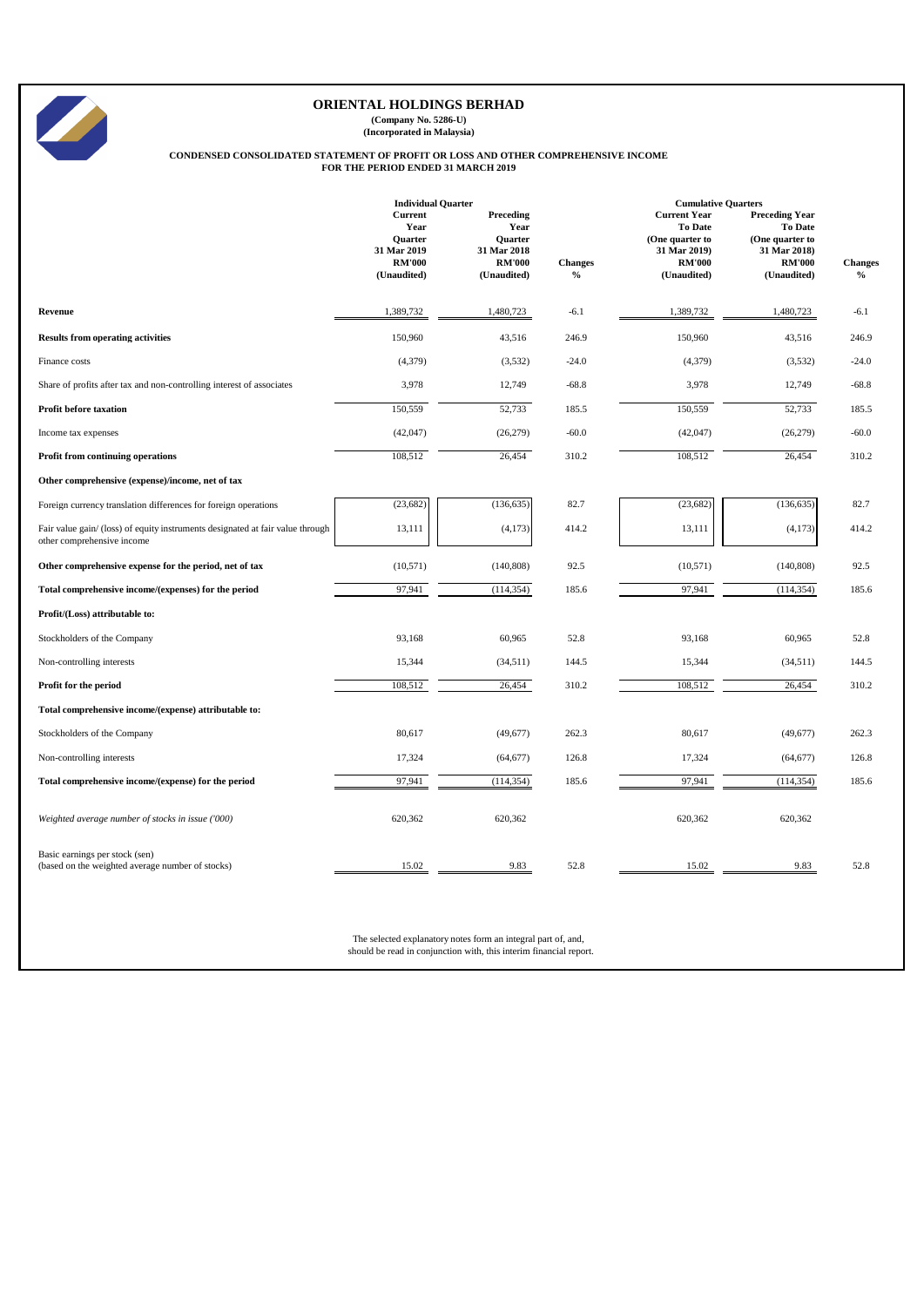

**(Company No. 5286-U) (Incorporated in Malaysia)**

#### **CONDENSED CONSOLIDATED STATEMENT OF PROFIT OR LOSS AND OTHER COMPREHENSIVE INCOME FOR THE PERIOD ENDED 31 MARCH 2019**

|                                                                               | <b>Individual Quarter</b>    |                              | <b>Cumulative Quarters</b>            |                                         |  |
|-------------------------------------------------------------------------------|------------------------------|------------------------------|---------------------------------------|-----------------------------------------|--|
|                                                                               | <b>Current</b><br>Year       | Preceding<br>Year            | <b>Current Year</b><br><b>To Date</b> | <b>Preceding Year</b><br><b>To Date</b> |  |
|                                                                               | <b>Ouarter</b>               | <b>Ouarter</b>               | (One quarter to                       | (One quarter to                         |  |
|                                                                               | 31 Mar 2019<br><b>RM'000</b> | 31 Mar 2018<br><b>RM'000</b> | 31 Mar 2019)<br><b>RM'000</b>         | 31 Mar 2018)<br><b>RM'000</b>           |  |
|                                                                               | (Unaudited)                  | (Unaudited)                  | (Unaudited)                           | (Unaudited)                             |  |
| Included in the Total Comprehensive Income for the period are the followings: |                              |                              |                                       |                                         |  |
| Interest income                                                               | (25, 484)                    | (21, 892)                    | (25, 484)                             | (21,892)                                |  |
| Other income including investment income                                      | (1,646)                      | (1, 115)                     | (1,646)                               | (1, 115)                                |  |
| Interest expense                                                              | 4,379                        | 3,532                        | 4,379                                 | 3,532                                   |  |
| Depreciation and amortisation                                                 | 35,833                       | 33,822                       | 35,833                                | 33,822                                  |  |
| Bad debts recovered                                                           | (1)                          | (11)                         | (1)                                   | (11)                                    |  |
| Write down of inventories                                                     | 13                           | 174                          | 13                                    | 174                                     |  |
| Write off of property, plant and equipment                                    | 19                           | $\overline{c}$               | 19                                    | 2                                       |  |
| Loss on disposal of quoted/unquoted investments                               |                              | 406                          |                                       | 406                                     |  |
| Gain on disposal of property, plant and equipment                             | (149)                        | (505)                        | (149)                                 | (505)                                   |  |
| Reversal of impairment loss on assets                                         | (220)                        | (253)                        | (220)                                 | (253)                                   |  |
| Unrealised foreign exchange (gain)/loss                                       | (23,920)                     | 98,637                       | (23,920)                              | 98,637                                  |  |
| Realised foreign exchange loss                                                | 2,641                        | 1,164                        | 2,641                                 | 1,164                                   |  |
|                                                                               |                              |                              |                                       |                                         |  |
|                                                                               |                              |                              |                                       |                                         |  |
|                                                                               |                              |                              |                                       |                                         |  |
|                                                                               |                              |                              |                                       |                                         |  |

The selected explanatory notes form an integral part of, and, should be read in conjunction with, this interim financial report.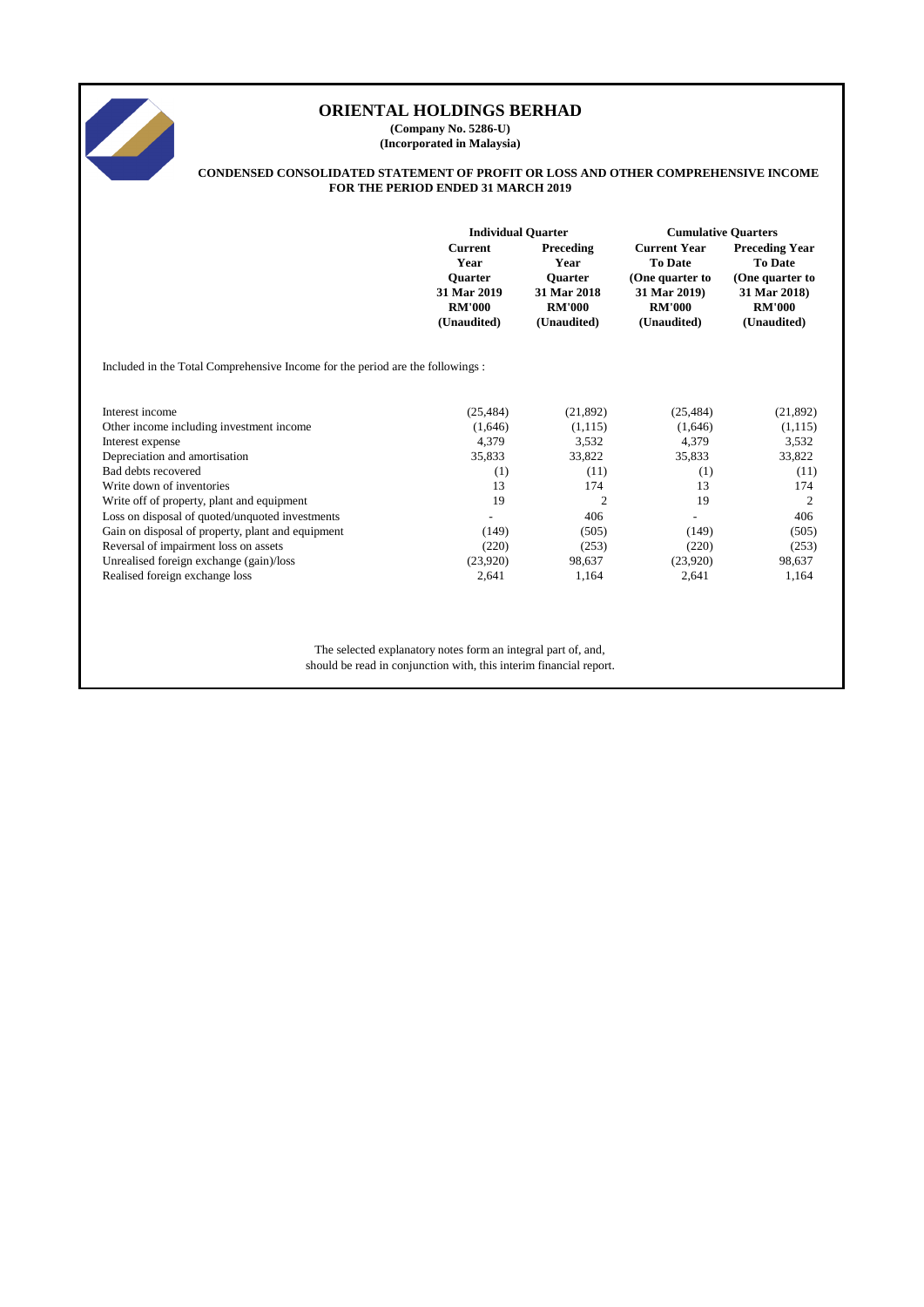

#### **CONDENSED CONSOLIDATED STATEMENT OF CHANGES IN EQUITY FOR THE PERIOD ENDED 31 MARCH 2019**

|                                                                 |                          | Attributable to stockholders of the Company -<br>Non-distributable ·<br><b>Distributable</b> |                              |                           |                             |                          |              |                              |                        |
|-----------------------------------------------------------------|--------------------------|----------------------------------------------------------------------------------------------|------------------------------|---------------------------|-----------------------------|--------------------------|--------------|------------------------------|------------------------|
|                                                                 | <b>Share</b><br>capital  | <b>Translation</b><br>reserve                                                                | <b>Fair value</b><br>reserve | <b>Treasury</b><br>stocks | <b>Retained</b><br>earnings | Capital<br>reserve       | <b>Total</b> | Non-controlling<br>interests | <b>Total</b><br>equity |
| In thousands of RM<br>At 1 January 2018                         | 620,462                  | 895,976                                                                                      | 400,163                      | (249)                     | 4,423,146                   | 40,248                   | 6,379,746    | 935,577                      | 7,315,323              |
| Foreign currency translation differences for foreign operations |                          | (108, 681)                                                                                   | $\overline{\phantom{a}}$     |                           |                             | $\qquad \qquad -$        | (108, 681)   | (27,954)                     | (136, 635)             |
| Fair value of financial assets                                  |                          |                                                                                              | (1,961)                      |                           |                             |                          | (1,961)      | (2,212)                      | (4,173)                |
| Total other comprehensive income for the period                 | $\overline{\phantom{a}}$ | (108, 681)                                                                                   | (1,961)                      | $\overline{\phantom{a}}$  |                             | $\overline{\phantom{a}}$ | (110, 642)   | (30, 166)                    | (140, 808)             |
| Profit for the period                                           |                          |                                                                                              |                              | $\overline{\phantom{a}}$  | 60,965                      | $\overline{\phantom{a}}$ | 60,965       | (34,511)                     | 26,454                 |
| Total comprehensive (expense)/income for the period             | $\overline{\phantom{a}}$ | (108, 681)                                                                                   | (1,961)                      | $\sim$                    | 60,965                      | $\overline{\phantom{a}}$ | (49, 677)    | (64, 677)                    | (114, 354)             |
| Acquisition of interest in existing subsidiaries                | $\overline{\phantom{a}}$ |                                                                                              | $\overline{\phantom{a}}$     | $\overline{\phantom{a}}$  | (6, 431)                    | $\overline{\phantom{a}}$ | (6, 431)     | 2,041                        | (4,390)                |
| Total contribution from owners                                  |                          | $\overline{\phantom{a}}$                                                                     | $\overline{\phantom{a}}$     | $\overline{\phantom{a}}$  | (6, 431)                    | $\overline{\phantom{a}}$ | (6, 431)     | 2,041                        | (4,390)                |
| At 31 March 2018                                                | 620,462                  | 787,295                                                                                      | 398,202                      | (249)                     | 4,477,680                   | 40,248                   | 6,323,638    | 872,941                      | 7,196,579              |
| In thousands of RM<br>At 1 January 2019                         | 620,462                  | 842,404                                                                                      | 385,813                      | (249)                     | 4,679,331                   | 40,248                   | 6,568,009    | 868,256                      | 7,436,265              |
| Foreign currency translation differences for foreign operations |                          | (21,903)                                                                                     | $\overline{\phantom{a}}$     |                           |                             |                          | (21,903)     | (1,779)                      | (23, 682)              |
| Fair value of financial assets                                  |                          |                                                                                              | 9,352                        | $\blacksquare$            |                             | $\overline{\phantom{a}}$ | 9,352        | 3,759                        | 13,111                 |
| Total other comprehensive expense for the period                | $\overline{\phantom{a}}$ | (21,903)                                                                                     | 9,352                        | $\overline{\phantom{a}}$  |                             | $\qquad \qquad -$        | (12, 551)    | 1,980                        | (10, 571)              |
| Profit for the period                                           | $\overline{\phantom{a}}$ |                                                                                              | $\overline{\phantom{a}}$     | $\sim$                    | 93,168                      | $\overline{\phantom{a}}$ | 93,168       | 15,344                       | 108,512                |
| Total comprehensive (expense)/income for the period             |                          | (21,903)                                                                                     | 9,352                        | $\overline{\phantom{0}}$  | 93,168                      | $\qquad \qquad -$        | 80,617       | 17,324                       | 97,941                 |
| At 31 March 2019                                                | 620,462                  | 820,501                                                                                      | 395.165                      | (249)                     | 4,772,499                   | 40,248                   | 6,648,626    | 885,580                      | 7,534,206              |

The selected explanatory notes form an integral part of, and, should be read in conjunction with, this interim financial report.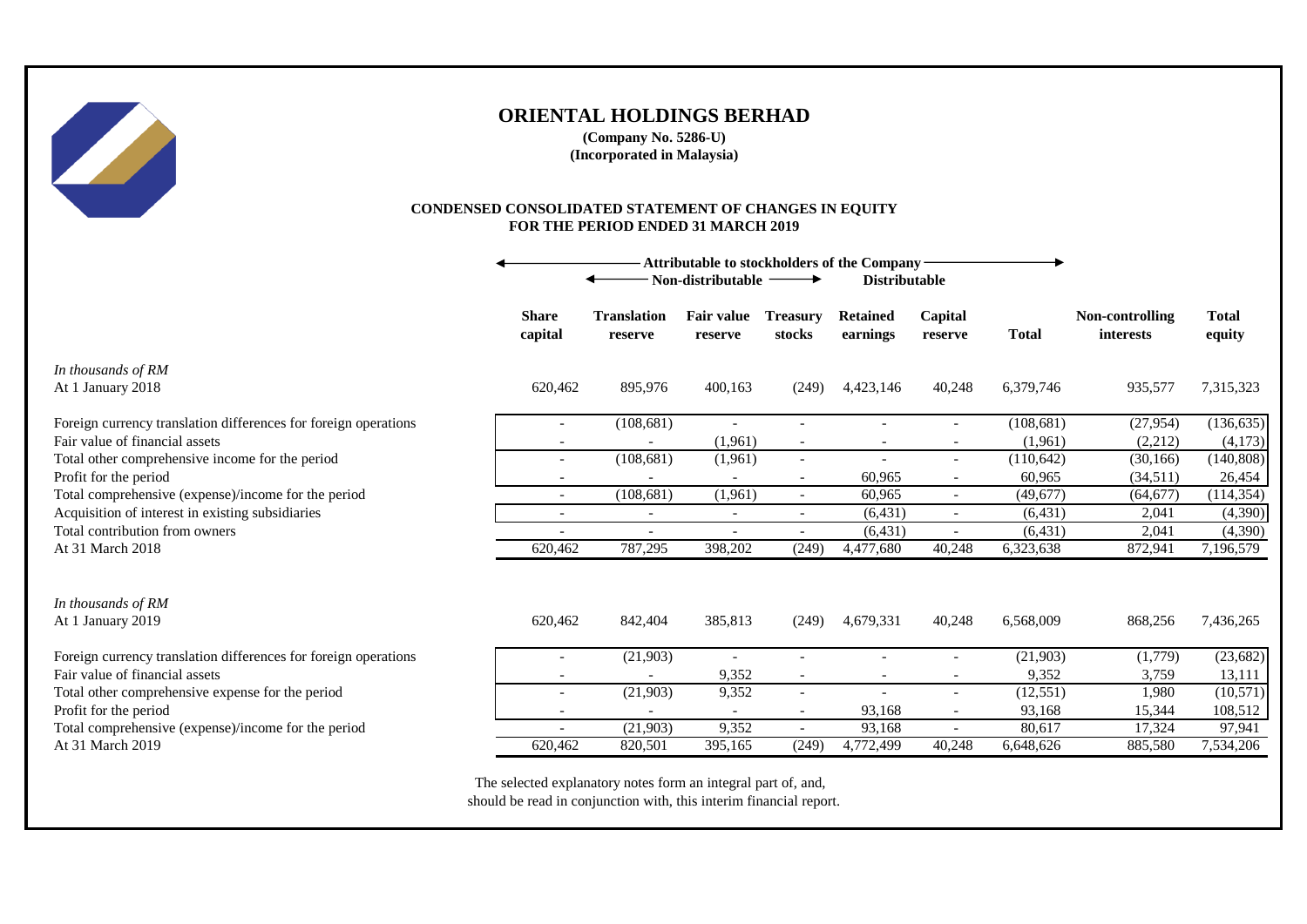**(Company No. 5286-U) (Incorporated in Malaysia)**

## **CONDENSED CONSOLIDATED STATEMENT OF CASH FLOWS FOR THE PERIOD ENDED 31 MARCH 2019**

|                                                  | <b>Current Year</b><br><b>To Date</b><br>(One quarter to<br>31 Mar 2019)<br><b>RM'000</b><br>(Unaudited) | <b>Preceding Year</b><br><b>To Date</b><br>(One quarter to<br>31 Mar 2018)<br><b>RM'000</b><br>(Unaudited) |
|--------------------------------------------------|----------------------------------------------------------------------------------------------------------|------------------------------------------------------------------------------------------------------------|
| CASH FLOWS FROM OPERATING ACTIVITIES             |                                                                                                          |                                                                                                            |
| Profit before tax                                | 150,559                                                                                                  | 52,733                                                                                                     |
| Adjustments for:                                 |                                                                                                          |                                                                                                            |
| Non-cash items<br>Non-operating items            | 8,821<br>(26, 877)                                                                                       | 126,227<br>(32, 324)                                                                                       |
|                                                  |                                                                                                          |                                                                                                            |
| Operating profit before working capital changes  | 132,503                                                                                                  | 146,636                                                                                                    |
| Changes in working capital                       | 18,686                                                                                                   | (125, 895)                                                                                                 |
| Cash flow from operating activities              | 151,189                                                                                                  | 20,741                                                                                                     |
| Dividend received, net                           | 5,483                                                                                                    | 1,666                                                                                                      |
| Tax paid                                         | (26, 491)                                                                                                | 4,630                                                                                                      |
| Interest paid                                    | (3,532)                                                                                                  | (2, 431)                                                                                                   |
| Payment of retirement benefits                   | (26)                                                                                                     | (43)                                                                                                       |
| Net cash flows from operating activities         | 126,623                                                                                                  | 24,563                                                                                                     |
| <b>CASH FLOWS FROM INVESTING ACTIVITIES</b>      |                                                                                                          |                                                                                                            |
| Capital expenditure                              | (60, 856)                                                                                                | (36,213)                                                                                                   |
| Purchase of investments                          |                                                                                                          | (9,255)                                                                                                    |
| Proceeds from disposal of investments            | 6,137                                                                                                    | 20,269                                                                                                     |
| Interest received                                | 21,912                                                                                                   | 17,052                                                                                                     |
| Acquisition of interest in existing subsidiaries |                                                                                                          | (4,390)                                                                                                    |
| Decrease in short term investments, net          | 36,861                                                                                                   | 58,261                                                                                                     |
| Net cash flows from investing activities         | 4,054                                                                                                    | 45,724                                                                                                     |
|                                                  |                                                                                                          |                                                                                                            |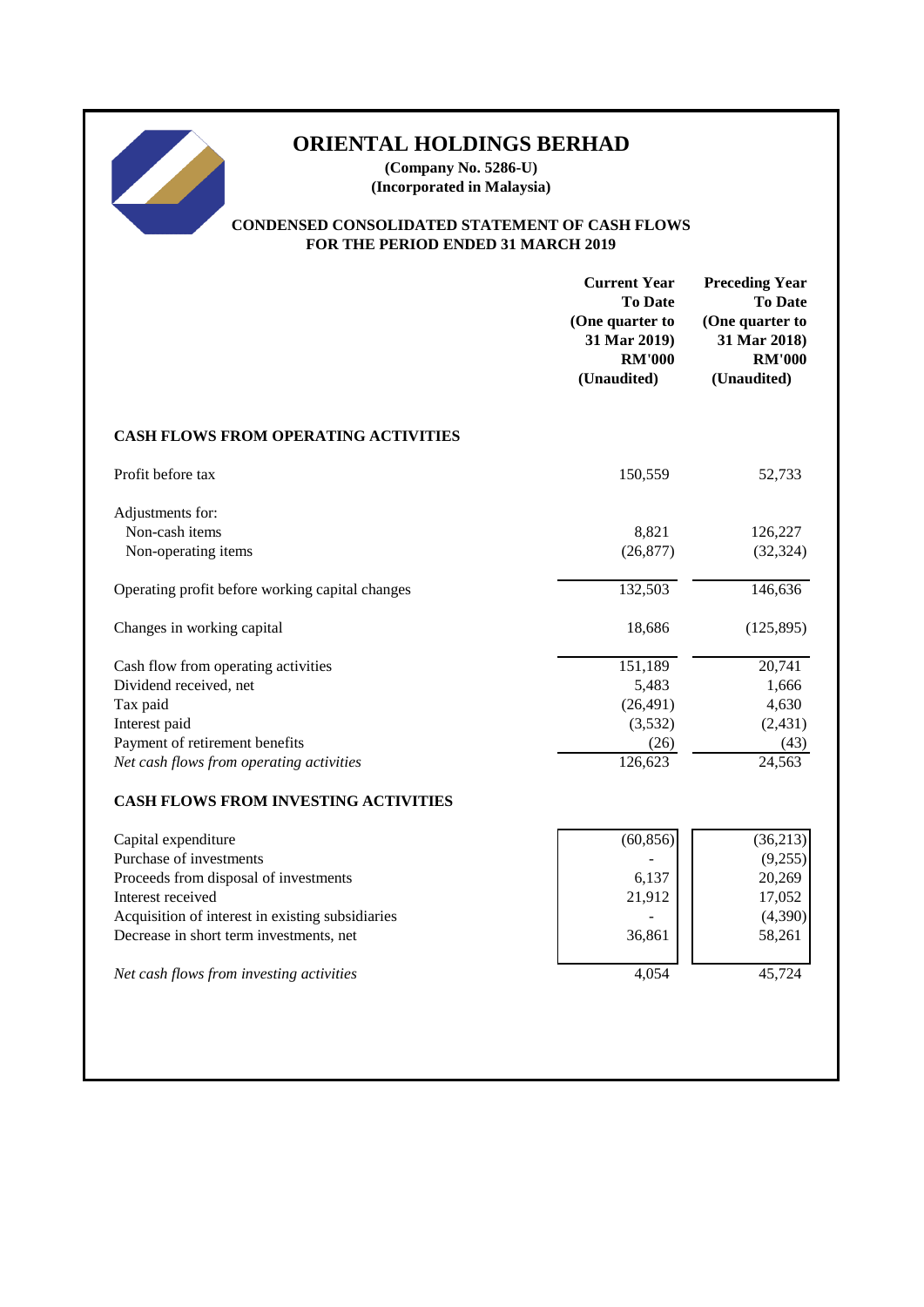| <b>CONSOLIDATED STATEMENT OF CASH FLOWS (Cont'd)</b>                   | <b>Current Year</b><br><b>To Date</b><br>(One quarter to<br>31 Mar 2019)<br><b>RM'000</b><br>(Unaudited) | <b>Preceding Year</b><br><b>To Date</b><br>(One quarter to<br>31 Mar 2018)<br><b>RM'000</b><br>(Unaudited) |
|------------------------------------------------------------------------|----------------------------------------------------------------------------------------------------------|------------------------------------------------------------------------------------------------------------|
| CASH FLOWS FROM FINANCING ACTIVITIES                                   |                                                                                                          |                                                                                                            |
| Bank borrowings (net)<br>Fixed deposits pledged for banking facilities | 12,269<br>(3, 397)                                                                                       | (3, 438)<br>25,581                                                                                         |
| Net cash flows from financing activities                               | 8,872                                                                                                    | 22,143                                                                                                     |
| Net increase in cash and cash equivalents                              | 139,549                                                                                                  | 92,430                                                                                                     |
| Cash and cash equivalents at 1 January                                 | 2,959,210                                                                                                | 2,375,587                                                                                                  |
| Effects of exchange rates on cash and cash equivalents                 | (19, 491)                                                                                                | (117, 899)                                                                                                 |
| Cash and cash equivalents at 31 March (Note 1)                         | 3,079,268                                                                                                | 2,350,118                                                                                                  |
| <b>NOTE</b>                                                            | <b>RM'000</b>                                                                                            | <b>RM'000</b>                                                                                              |
| 1 Cash and cash equivalents consist of: -<br>Cash and bank balances    | 1,275,873                                                                                                | 1,009,727                                                                                                  |
| Fixed deposits                                                         | 2,312,747                                                                                                | 1,867,231                                                                                                  |
| Unit trust money market funds                                          | 159,837                                                                                                  | 112,593                                                                                                    |
| Less:                                                                  | $\overline{3,}748,457$                                                                                   | 2,989,551                                                                                                  |
| Deposits pledged                                                       | (669, 189)                                                                                               | (639, 433)                                                                                                 |
|                                                                        | 3,079,268                                                                                                | 2,350,118                                                                                                  |

should be read in conjunction with, this interim financial report. The selected explanatory notes form an integral part of, and,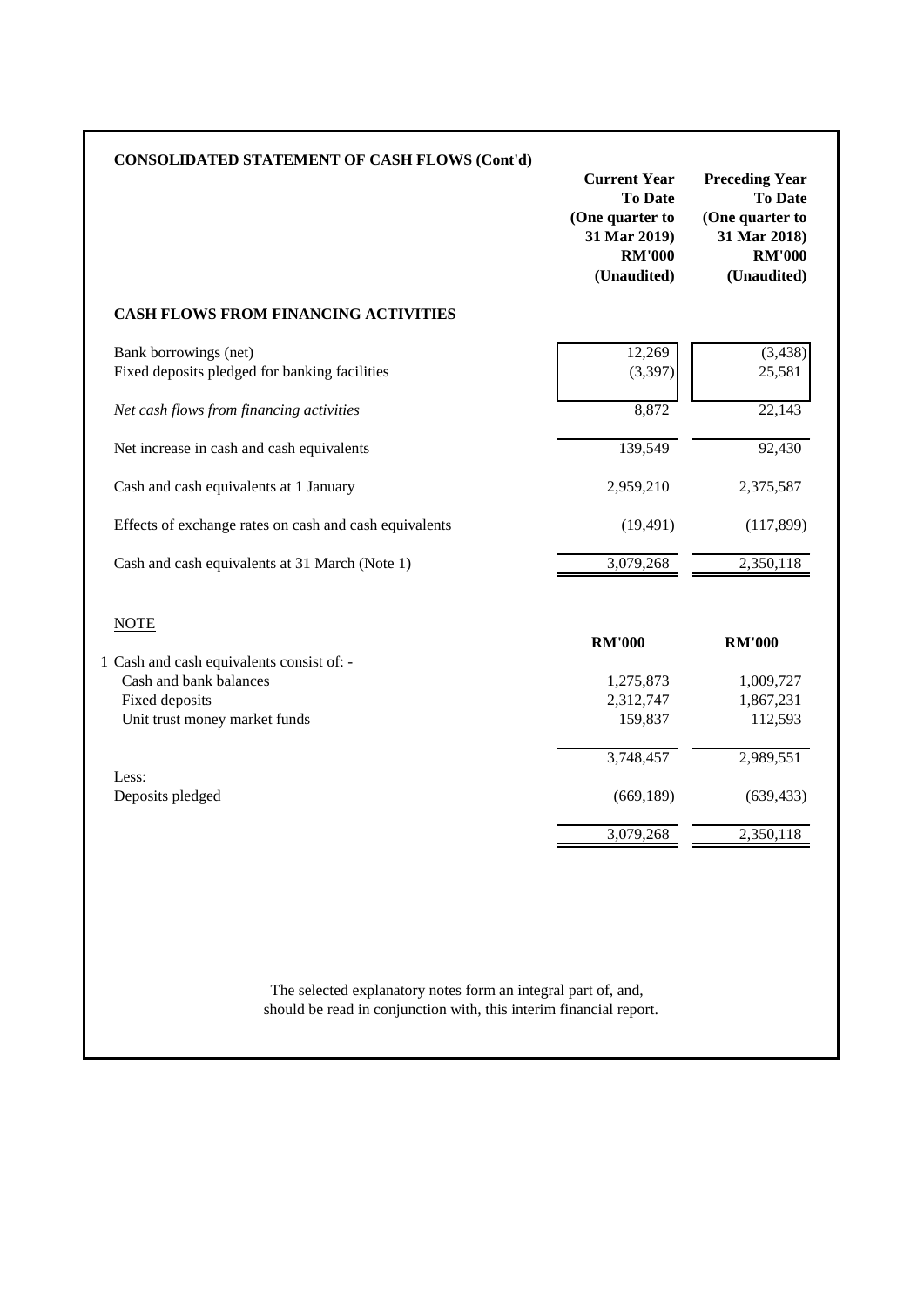## **SELECTED EXPLANATORY NOTES TO THE INTERIM FINANCIAL REPORT 31 MARCH 2019**

#### **1. Basis of Preparation**

The interim financial report is unaudited and has been prepared in compliance with MFRS 134, Interim Financial Reporting and the additional disclosure requirements as in Part A of Appendix 9B of the Revised Listing Requirements.

The interim financial report should be read in conjunction with the most recent annual audited financial statements of the Group for the year ended 31 December 2018. These explanatory notes provide an explanation of events and transactions that are significant to an understanding of the changes in the financial position and performance of the Group since the year ended 31 December 2018.

The accounting policies and methods of computation adopted by the Group in this interim financial report are consistent with the most recent annual audited financial statements for the year ended 31 December 2018.

#### **MFRSs, Amendments to MFRSs and IC Interpretations issued but not yet effective:**

## *MFRSs, Interpretations and amendments effective for annual periods beginning on or after 1 January 2020*

- Amendments to MFRS 3, *Business Combinations*
- Amendments to MFRS 101, *Presentation of Financial Statements*

## *MFRSs, Interpretations and amendments effective for annual periods beginning on or after 1 January 2021*

• MFRS 17, *Insurance Contracts*

## *MFRSs, Interpretations and amendments effective for annual periods beginning on or after a date yet to be confirmed*

• Amendments to MFRS 10, *Consolidated Financial Statements* and MFRS 128, *Investments in Associates and Joint Ventures – Sale or Contribution of Assets between an Investor and its Associate or Joint Venture*

The Group will adopt the above pronouncements when they become effective in the respective financial periods. These pronouncements are not expected to have a material impact to the financial statements of the Group upon their initial recognition.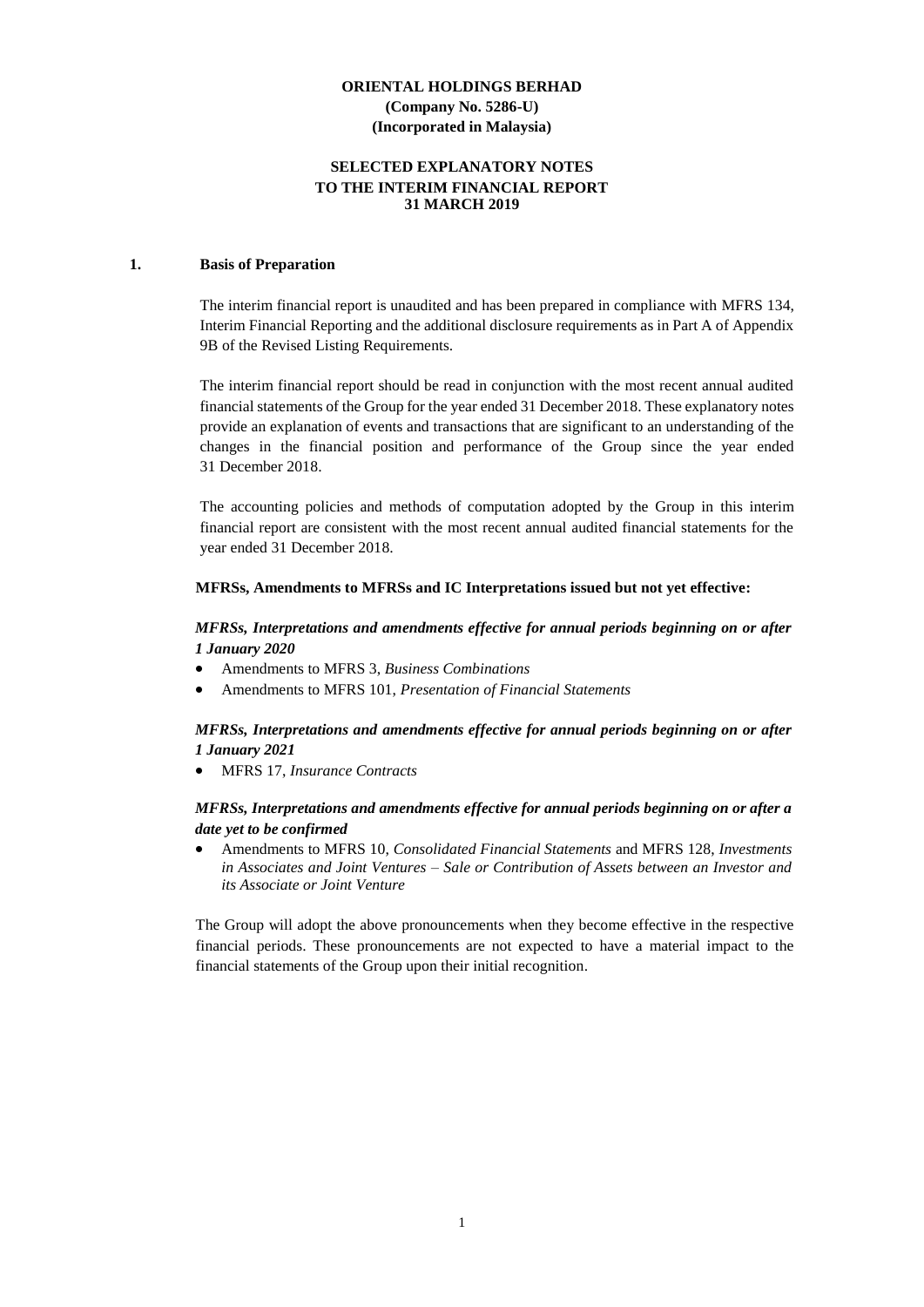#### **SELECTED EXPLANATORY NOTES TO THE INTERIM FINANCIAL REPORT 31 MARCH 2019 (Cont'd)**

The Group has adopted MFRS 16, *Leases* with effective from 1 January 2019 as mentioned below:

#### **MFRS 16,** *Leases*

MFRS 16 replaces the guidance in MFRS 117, Leases, IC Interpretation 4, *Determining whether an Arrangement contains a Lease*, IC Interpretation 115, Operating Leases *– Incentives* and IC Interpretation 127*, Evaluating the Substance of Transactions Involving the Legal Form of a Lease.*

MFRS 16 introduces a single, on-balance sheet lease accounting model for lessees. A lessee recognises a right-of-use asset representing its right to use the underlying asset and a lease liability representing its obligations to make lease payments. There are recognition exemptions for shortterm leases and leases of low-value items. Lessor accounting remains similar to the current standard which continues to be classified as finance or operating lease.

As allowed by the transitional provision, the Group apply MFRS 16 with effect from 1 January 2019, using the modified retrospective approach, with no restatement of comparative information. The cumulative effect of adopting MFRS 16 was recognised as an adjustment to the opening balance of following components at 1 January 2019.

| <b>Opening balance</b>        | <b>MFRS 117</b> | Effect of | MFRS 16   |
|-------------------------------|-----------------|-----------|-----------|
|                               |                 | Adoption  |           |
|                               | RM'000          | RM'000    | RM'000    |
| Property, plant and equipment | 2,160,794       | (255,058) | 1,905,736 |
| Prepaid lease payments        | 59,951          | (59, 951) |           |
| Right-of-use assets           |                 | 341,941   | 341,941   |
| Lease liabilities             |                 | (25, 243) | (25, 243) |
| Finance lease obligation      | (9,834)         | 9,834     |           |
| Hire purchase liabilities     |                 | (9,834)   | (9,834)   |

**Condensed Consolidated Statement of Financial Position at 1 January 2019**

#### **2. Auditors' Qualification**

There's no qualification on the audit report of the preceding annual financial statements of Oriental Holdings Berhad.

#### **3. Seasonal Cyclical Factors**

Majority of the business operations of the Group are generally in tandem with the prevailing economic conditions where the Group operates with the exception of a few sectors. Commodity price is the most significant determinant of the level of profitability for the plantation sector although seasonal factor such as climatic condition also plays a part in determining the production level. The tourism sector will generally perform better during the major festive and holiday seasons.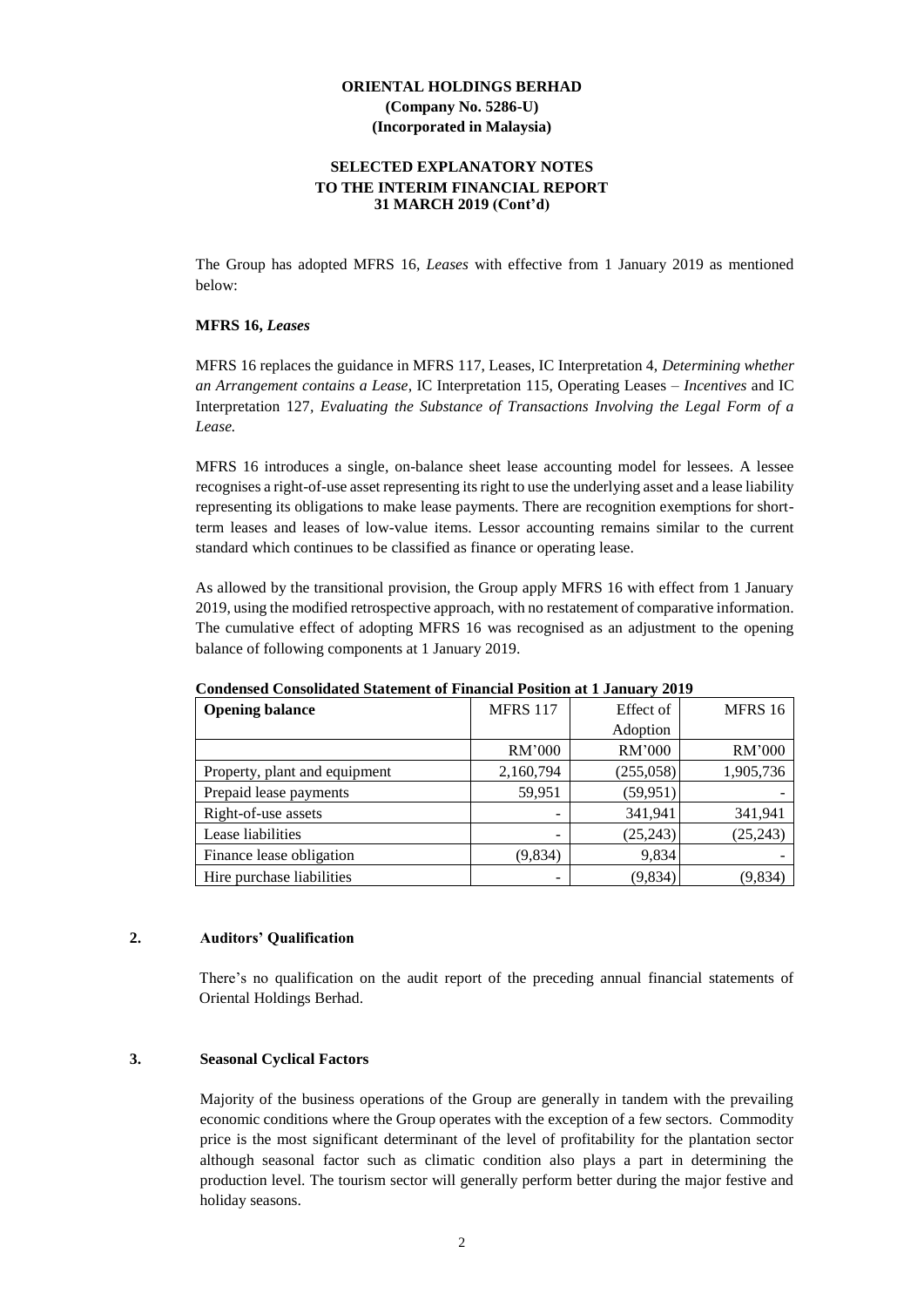### **SELECTED EXPLANATORY NOTES TO THE INTERIM FINANCIAL REPORT 31 MARCH 2019 (Cont'd)**

## **4. Exceptional Items**

There were no material exceptional items for the period under review.

#### **5. Changes in Estimates**

There were no material changes in estimates of amounts reported in prior financial period.

## **6. Debt and Equity Securities**

There were no issuance and repayment of debt and equity stocks, stock buy-backs, stock cancellations, stocks held as treasury stocks and resale of treasury stocks for the current financial period to date.

## **7. Dividends Paid**

Since the end of the previous financial year, the Company paid a single tier second interim dividend of 6 sen per ordinary stock (2017 : 6 sen per ordinary stock) totalling RM37,221,710 in respect of the financial year ended 31 December 2018 on 11 April 2019.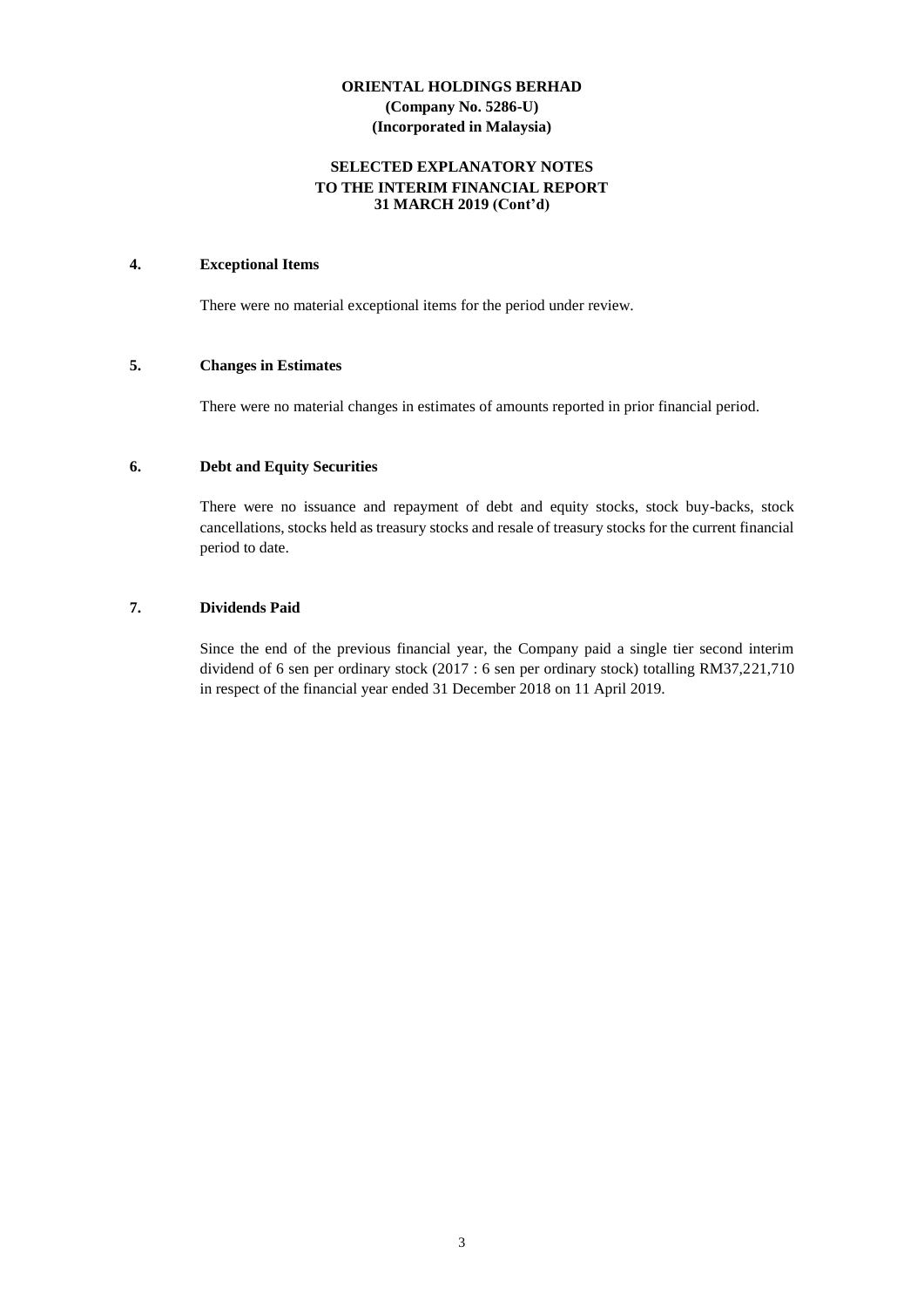# **SELECTED EXPLANATORY NOTES TO THE INTERIM FINANCIAL REPORT 31 MARCH 2019 (Cont'd)**

# **8. Segment Revenue and Results**

|                                 |                   |                |                   |                   |                          | <b>Investment</b> |               |                     |                    |              |                  |
|---------------------------------|-------------------|----------------|-------------------|-------------------|--------------------------|-------------------|---------------|---------------------|--------------------|--------------|------------------|
|                                 |                   |                |                   |                   |                          | properties &      |               |                     |                    |              |                  |
|                                 |                   |                |                   |                   |                          | trading of        |               |                     |                    |              | <b>Total per</b> |
|                                 | <b>Automotive</b> |                |                   |                   |                          | building          |               |                     |                    |              | consolidated     |
|                                 | and related       | <b>Plastic</b> | <b>Hotels</b> and |                   | <b>Investment</b>        | material          |               | <b>Total of all</b> | Reconciliation/    |              | financial        |
|                                 | products          | products       | resorts           | <b>Plantation</b> | holdings                 | products          | Healthcare    | segments            | <b>Elimination</b> | <b>Notes</b> | statements       |
|                                 | <b>RM'000</b>     | <b>RM'000</b>  | <b>RM'000</b>     | <b>RM'000</b>     | <b>RM'000</b>            | <b>RM'000</b>     | <b>RM'000</b> | <b>RM'000</b>       | <b>RM'000</b>      |              | <b>RM'000</b>    |
| 31 March 2019                   |                   |                |                   |                   |                          |                   |               |                     |                    |              |                  |
| Revenue from external customers | 1,014,001         | 64,078         | 79,478            | 128,375           | 3,145                    | 77,902            | 22,753        | 1,389,732           |                    |              | 1,389,732        |
| Inter-segment revenue           | 218               | 83             | 53                | ٠                 | $\overline{\phantom{a}}$ | 27                |               | 381                 | (381)              |              |                  |
| Total revenue                   | 1,014,219         | 64,161         | 79,531            | 128,375           | 3,145                    | 77,929            | 22,753        | 1,390,113           | (381)              |              | 1,389,732        |
|                                 |                   |                |                   |                   |                          |                   |               |                     |                    |              |                  |
| <b>Results</b>                  |                   |                |                   |                   |                          |                   |               |                     |                    |              |                  |
| Segment profit/(loss)           | 89,394            | 1,774          | 16,283            | 46,102            | 147                      | (617)             | (2,123)       | 150,960             | (401)              | A            | 150,559          |
|                                 |                   |                |                   |                   |                          |                   |               |                     |                    |              |                  |
| <b>Assets</b>                   |                   |                |                   |                   |                          |                   |               |                     |                    |              |                  |
| Segment assets                  | 3,483,652         | 379,669        | 1,058,967         | 2,330,628         | 855,498                  | 1,107,935         | 209,256       | 9,425,605           | 683,528            | B            | 10,109,133       |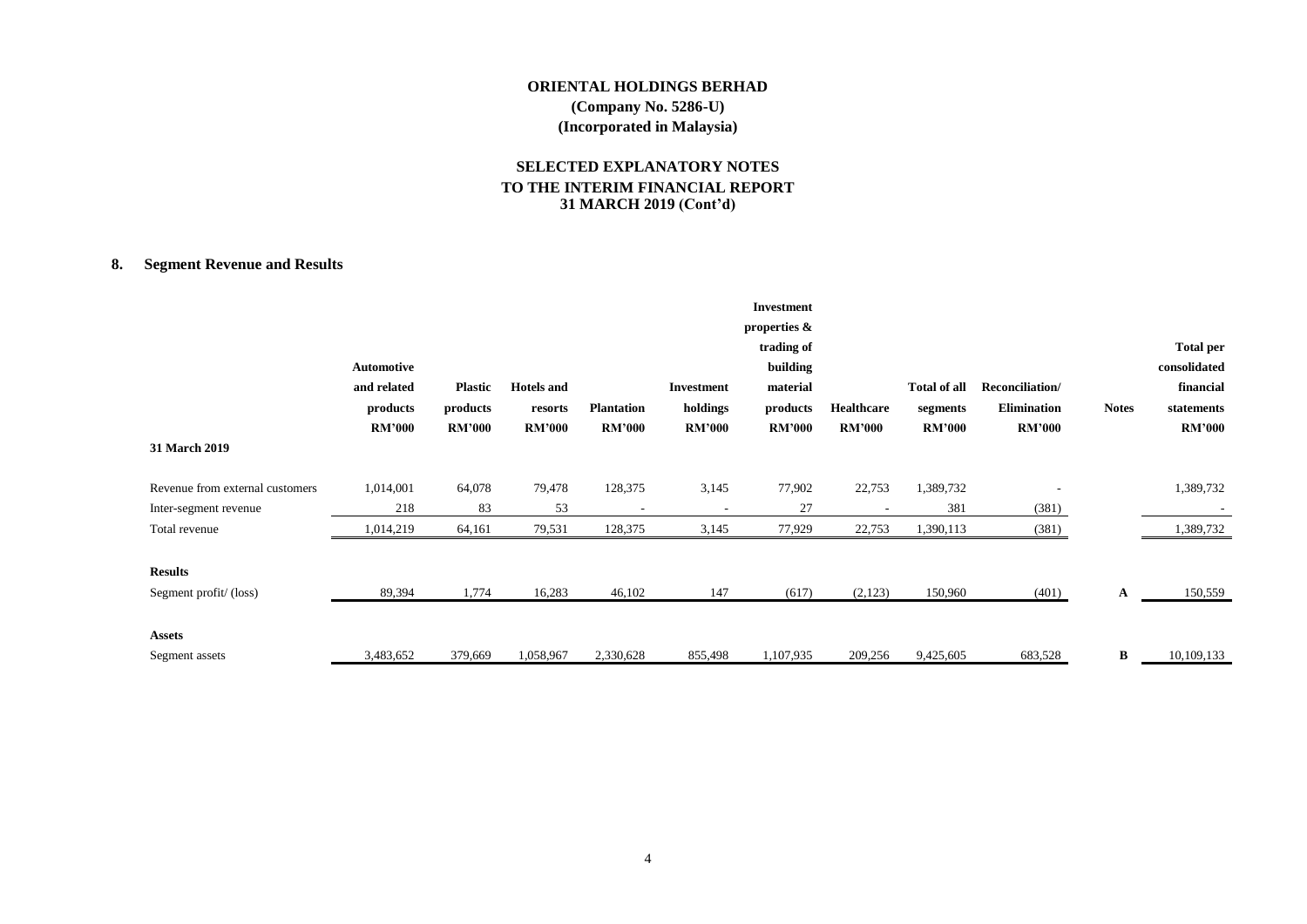## **SELECTED EXPLANATORY NOTES TO THE INTERIM FINANCIAL REPORT 31 MARCH 2019 (Cont'd)**

## **8. Segment Revenue and Results (Cont'd)**

- *Notes Nature of adjustments and eliminations to arrive at amounts reported in the consolidated interim financial report*
- A The following items are added to/ (deducted from) segment profit to arrive at "Profit before tax" presented in the condensed consolidated statements of comprehensive income:

|                                | 31 March 2019 |
|--------------------------------|---------------|
|                                | RM'000        |
| Share of results of associates | 3.978         |
| Finance costs                  | (4.379)       |
|                                | 40 I          |

B The following items are added to segment assets to arrive at total assets reported in the condensed consolidated statement of financial positions:

|                          | 31 March 2019 |
|--------------------------|---------------|
|                          | RM'000        |
| Investment in associates | 631,814       |
| Current tax assets       | 20,673        |
| Deferred tax assets      | 31,041        |
|                          | 683,528       |

# **9. Material Post Balance Sheet Events**

There were no material events subsequent to the end of the period under review which have not been reflected in this interim financial report.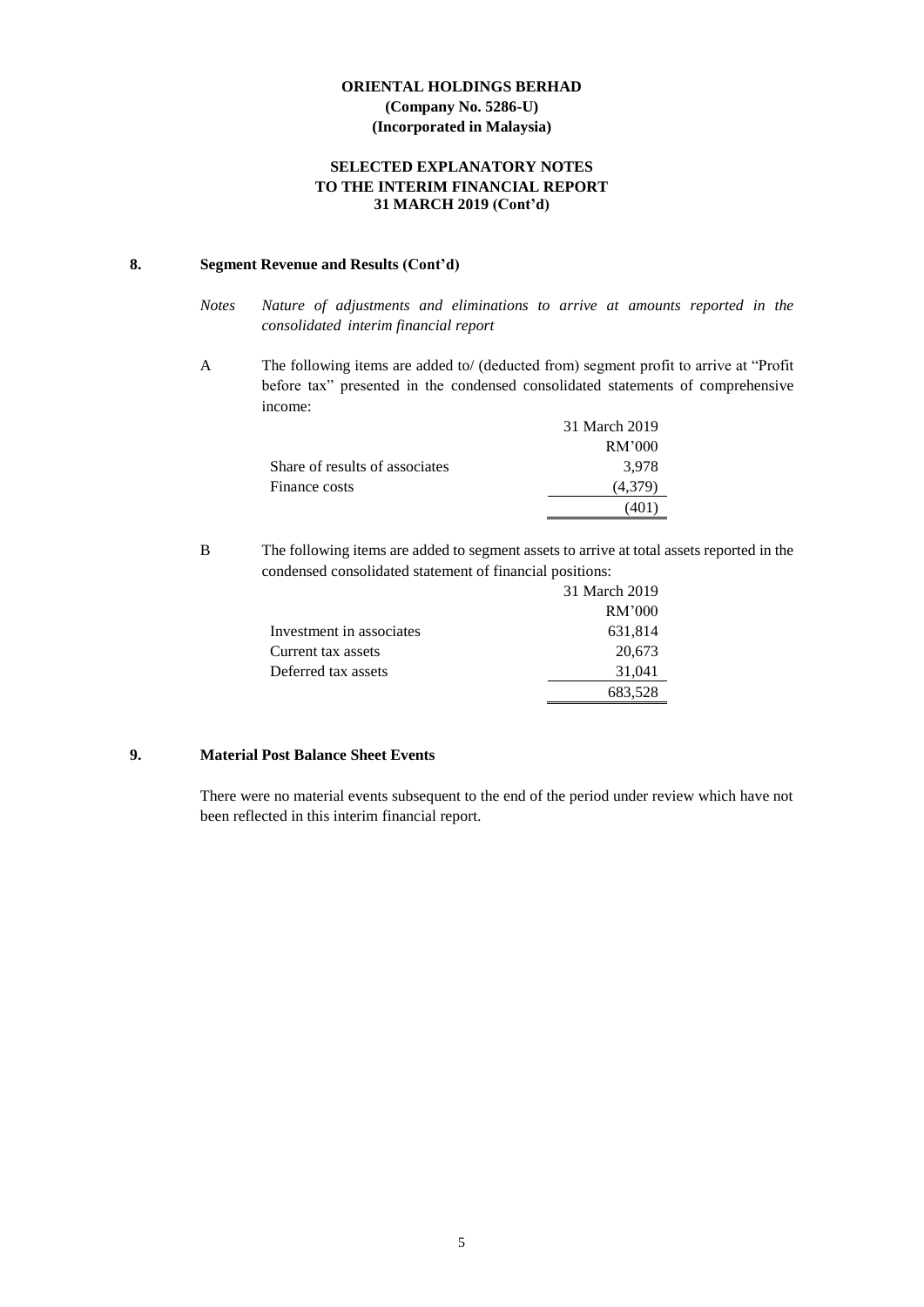#### **SELECTED EXPLANATORY NOTES TO THE INTERIM FINANCIAL REPORT 31 MARCH 2019 (Cont'd)**

#### **10. Changes in Group's Composition**

There were no changes in the composition of the Group during the current financial period todate other than the following:-

- (i) Armstrong Component Parts (Vietnam) Co., Ltd ("ACPV"), a wholly-owned subsidiary of Armstrong Auto Parts Sdn Berhad which in turn is 60.26% owned by the Company had on 6 February 2017 submitted the notice of voluntary dissolution and termination of activities to the Vietnamese tax authority. ACPV was involved in the manufacturing of automotive parts before cessation of its business operations in November 2014. The liquidation is still in progress.
- (ii) Armstrong Realty Sdn. Bhd. ("AR"), a wholly-owned subsidiary of Armstrong Auto Parts Sdn. Berhad which, in turn is a 89.65% owned subsidiary of OHB had on 28 September 2018 been placed under members' voluntary winding up proceeding. AR had ceased operations and is dormant since 2008.
- (iii) The Company had on 22 January 2019 incorporated a wholly owned subsidiary named Star Life Pharma Sdn. Bhd.. The initial issued share capital of Star Life Pharma is one ordinary share at an issue price of RM1 only. The intended principal activity of Star Life Pharma Sdn. Bhd. is to operate as an integrated lifestyle retail pharmacy.
- (iv) The Company through its direct 51% owned subsidiary, Melaka Straits Medical Centre Sdn. Bhd. had on 23 January 2019 incorporated a wholly owned subsidiary named Star Joy Sdn. Bhd.. The initial issued share capital is one ordinary share at an issue price of RM1 only. The intended principal activity of Star Joy Sdn. Bhd. is to manage and operate transitional care centre(s).
- (v) The Company had on 19 April 2019 incorporated a sub-subsidiary named Selasih OAM Sdn. Bhd., a wholly-owned subsidiary of Oriental Asia (Mauritius) Pte. Ltd. which, in turn is a wholly-owned subsidiary of Selasih Permata Sdn. Bhd. Selasih Permata Sdn. Bhd. is a 50.5% owned subsidiary of OHB. The initial issued share capital of Selasih OAM Sdn. Bhd. is two ordinary shares at an issue price of RM1 each. The intended principal activity of Selasih OAM Sdn. Bhd. is investment holding.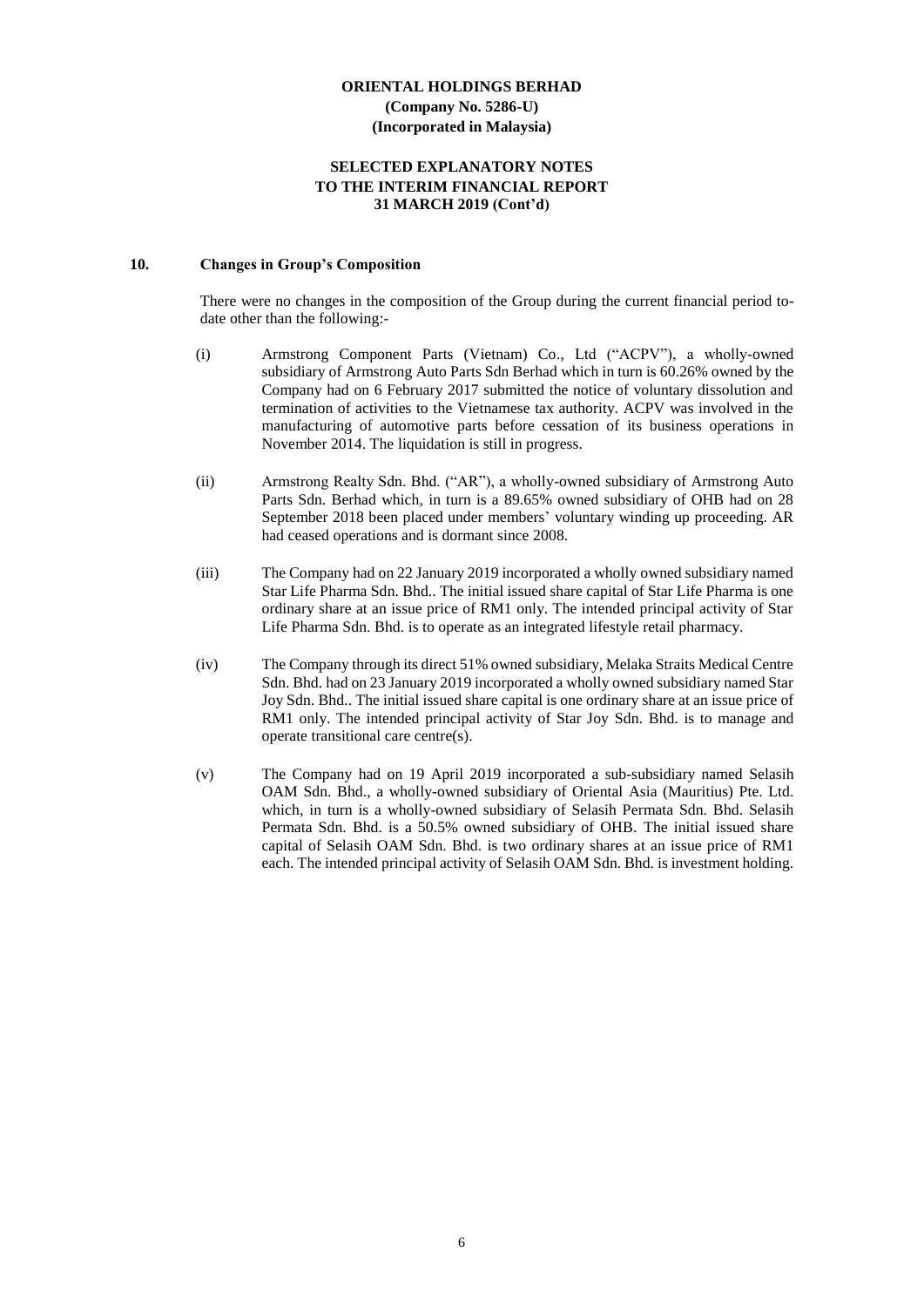#### **SELECTED EXPLANATORY NOTES TO THE INTERIM FINANCIAL REPORT 31 MARCH 2019 (Cont'd)**

#### **11. Changes in Contingent Liabilities and Assets and Changes in Material Litigations**

There were no contingent liabilities and assets at the end of the reporting period.

Neither the Company nor any of its subsidiaries is engaged in any material litigation, either as plaintiff or defendant and the Directors are not aware of any proceedings pending or threatened, against the Company or any of its subsidiaries or of any facts likely to give rise to any proceedings which might materially affect the position or business of the Company or any of its subsidiaries, financially or otherwise.

#### **12. Review of Group's Performance**

#### *Overall Review*

The Group recorded year to date revenue of RM 1,389.7 million, a decrease of 6.1% or RM 91.0 million as compared to RM 1,480.7 million in the corresponding period last year. The decline in revenue was mainly attributable to lower contribution from the automotive segment by RM 86.2 million impacted by the lower number of cars sold from retail operations in Malaysia and decrease in Certificate of Entitlement (COE) and Additional Registration Fee (ARF) sales from retail operations in Singapore. Group's operating profits improved by RM 107.4 million contributed mostly by the favourable unrealised foreign exchange gain due to strengthening of IDR against JPY borrowings (Q1FY19 unrealised foreign exchange gain : RM 26.2 million; Q1FY18 unrealised foreign exchange loss : RM 78.6 million) from the plantation segment.

The Group achieved first quarter profit before tax of RM 150.6 million, a 185.5% or RM 97.9 million higher as compared to RM 52.7 million in the corresponding period last year. The higher first quarter profit before tax was mainly attributable to higher contribution from automotive, plantation and investment holding segments as described below.

#### *Segmental Analysis*

Performance for each operating segment is as follows:-

The revenue from the automotive segment decreased by 7.8% to RM 1,014.0 million while operating profit increased by 10.4% to RM 89.4 million.

For the retail operations in Singapore, revenue decreased by 5.3% mainly from lower revenue from COE and ARF sales. Despite decline in revenue, operating profit improved by 7.1% attributable to lower unrealised foreign exchange loss of RM 1.7 million in Q1FY19 (Q1FY18 unrealised foreign exchange loss : RM 2.9 million) mainly from fixed deposits in AUD, USD and JPY. For the retail operations in Malaysia, revenue decreased by 12.4% attributable to lower number of cars sold by 18.7% impacted by intense competition from other car brands.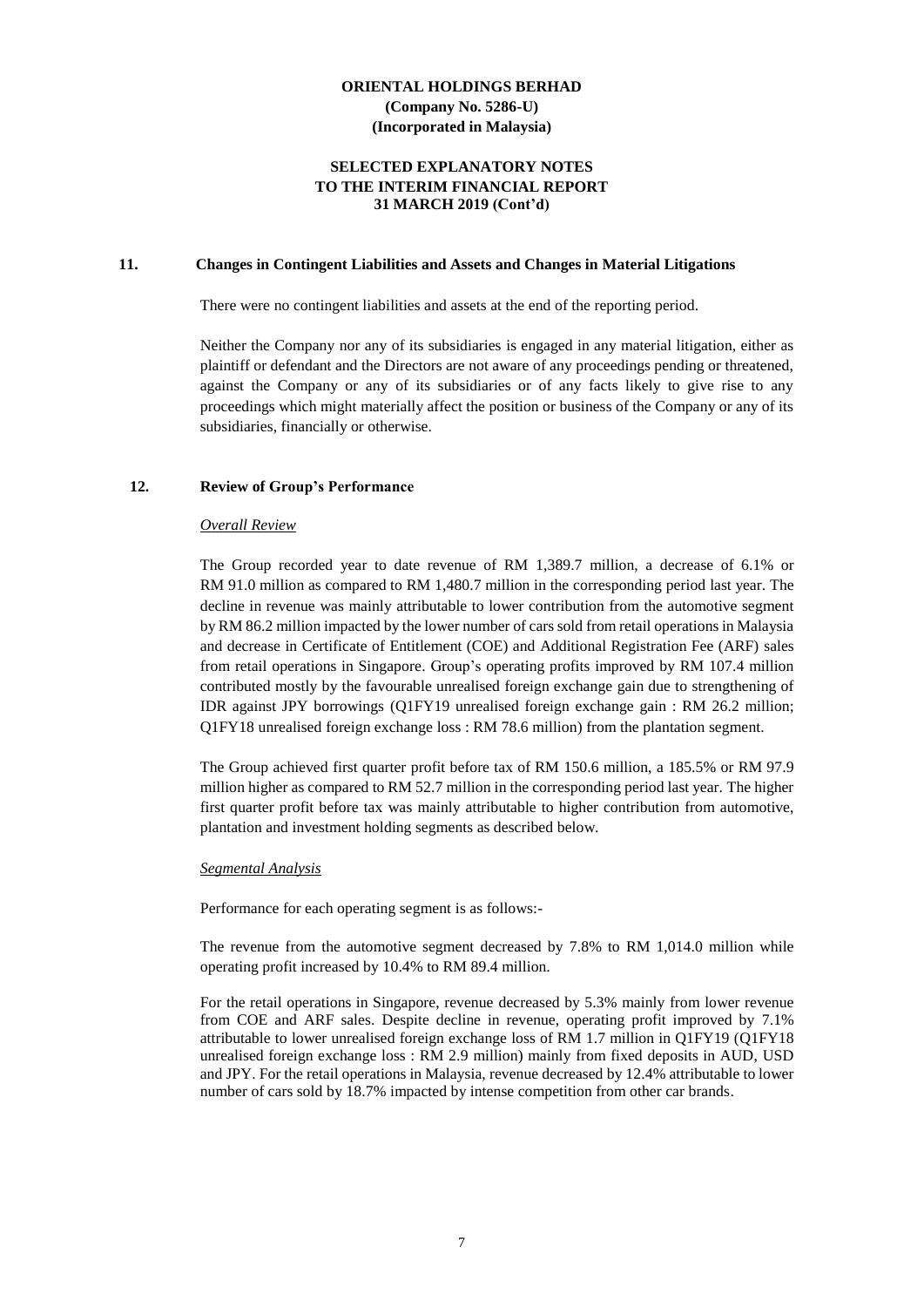#### **SELECTED EXPLANATORY NOTES TO THE INTERIM FINANCIAL REPORT 31 MARCH 2019 (Cont'd)**

#### **12. Review of Group's Performance (Cont'd)**

The revenue for plantation segment decreased by 14.4% while recorded an operating profit of RM 46.1 million as compared to operating loss of RM 40.6 million in corresponding period last year. The decline in revenue was impacted by the overall decline in commodities selling prices compared to Q1FY18 (CPO decreased by 18.1%; PK decreased by 37.6% and FFB decreased by 19.1%). The segment managed to register operating profit despite decline in revenue attributable to favourable unrealised foreign exchange gain of RM 26.2 million (Q1FY18 unrealised foreign exchange loss : RM 78.6 million) mainly from JPY denominated borrowings.

Plastic segment has shown improvement in both revenue and operating profit in Q1FY19 compared to corresponding period last year. The revenue for the segment increased by 28.6% while operating profit was RM 1.8 million (Q1FY18 operating loss : RM 1.1 million) attributable to increase in orders from its automotive and electronics products.

Hotels and resorts segment revenue remained constant while operating profit decreased by 12.8%. The decline in operating profit was impacted by the overall lower average occupancy rate and average room rate for hotels especially from Australia and New Zealand hotels.

The revenue for investment holding segment increased slightly mainly due to dividend income received. The segment has turnaround from operating loss of RM 15.2 million in Q1FY18 to operating profit of RM 0.1 million attributable to lower unrealised foreign exchange loss of RM 0.1 million (Q1FY18 unrealised foreign exchange loss : RM 15.6 million) on JPY denominated borrowings.

The revenue for investment properties and trading of building material products segment increased slightly by 2.4% while recorded operating loss of RM 0.6 million (Q1FY18 operating profit : RM 3.2 million) mainly due to unrealised foreign exchange loss from USD denominated advances.

Healthcare segment's revenue remained constant while still operating at loss of RM 2.1 million (Q1FY18 : RM 2.4 million) due to high fixed operating cost since its commencement in January 2015.

#### **13. Material Change in Profit/ Loss Before Taxation ("PBT"/ "LBT") reported as compared with the immediate preceding quarter**

#### *Overall Review*

The Group's revenue for the first quarter of 2019 was RM 1,389.7 million, a decrease of RM 23.3 million or 1.6% from RM 1,413.0 million in Q4FY18, mainly due to lower contribution from plantation segment attributable to decrease in commodities sales volume and selling price. Decrease in the Group's operating profits by RM 3.1 million (Q1FY19 : RM 151.0 million; Q4FY18 : RM 154.1 million) was mainly due to lower contribution from automotive and investment holding segments cushioned by unrealised foreign exchange gain in Q1FY19 of RM 23.9 million (unrealised foreign exchange loss in Q4FY18 : RM 11.7 million).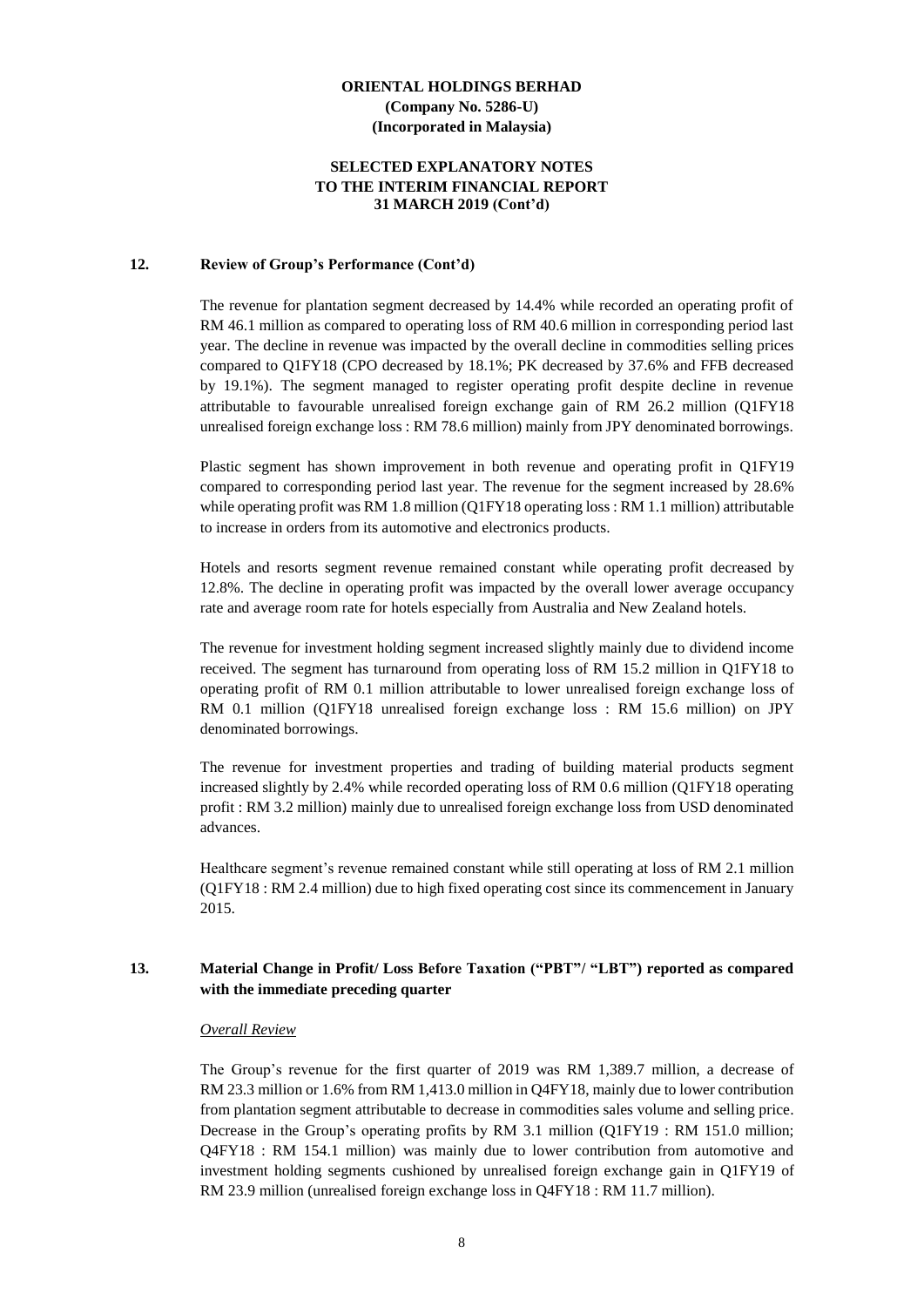#### **SELECTED EXPLANATORY NOTES TO THE INTERIM FINANCIAL REPORT 31 MARCH 2019 (Cont'd)**

#### **13. Material Change in Profit/ Loss Before Taxation ("PBT"/ "LBT") reported as compared with the immediate preceding quarter (Cont'd)**

The Group's profit before tax for Q1FY19 increased from RM 142.7 million in Q4FY18 to RM 150.6 million. The higher profit before tax was mainly due to increase in performance from plantation segment.

#### *Segmental Analysis*

Performances of each operating segment as compared to the immediate preceding quarter are as follows:-

Revenue from automotive segment increased marginally by 1.7% to RM 1,014.0 million while recorded lower operating profit of RM 89.4 million (Q4FY18 : RM 107.3 million). Operating profit decreased as in Q4FY18 there was a gain derived from disposal of property under government mandatory acquisition of RM 11.0 million.

Revenue from plantation segment decreased by 21.6% (Q1FY19 : RM 128.4 million ; Q4FY18 : RM 163.8 million) while operating profit was RM 46.1 million in Q1FY19 (Q4FY18 : RM 7.9 million). The decline in revenue was impacted by lower CPO and PK sales volume by 25.4% and 5.7% respectively while PK selling price decreased by 15.9%. Despite decline in revenue, improvement in operating profit was attributable to higher favourable unrealised foreign exchange gain of RM 26.2 million (Q4FY18: RM 0.1 million) on JPY denominated borrowings.

Revenue for plastic segment increased by 9.2% to RM 64.1 million (Q4FY18 : RM 58.7 million), while operating profit increased by 17.1% to RM 1.8 million (Q4FY18 : RM 1.5 million). Improvement in both revenue and operating profit was attributable to higher sales order with lower operational expenses from cost control.

Revenue for hotels and resorts segment decreased by 7.8% (Q1FY19 : RM 79.5 million; Q4FY18 : RM 86.2 million) while operating profit declined by 13.0% (Q1FY19 : RM 16.3 million; Q4FY18 : RM 18.7 million) mainly attributable to decrease in hotels' average occupancy rate and average room rate from UK hotel.

Revenue and operating profit for investment holding segment decreased by 89.8% and 99.2% respectively. Both revenue and operating profit decreased attributable to lower dividend received from investment income.

Revenue for investment properties and trading of building material products segment remained constant and recorded an operating loss of RM 0.6 million (Q4FY18 operating profit : RM 1.4 million) mainly due to higher unrealised foreign exchange loss from USD denominated advances.

Healthcare segment remained operating at loss of RM 2.1 million (Q4FY18 : RM 1.7 million) as a result of high fixed operating costs.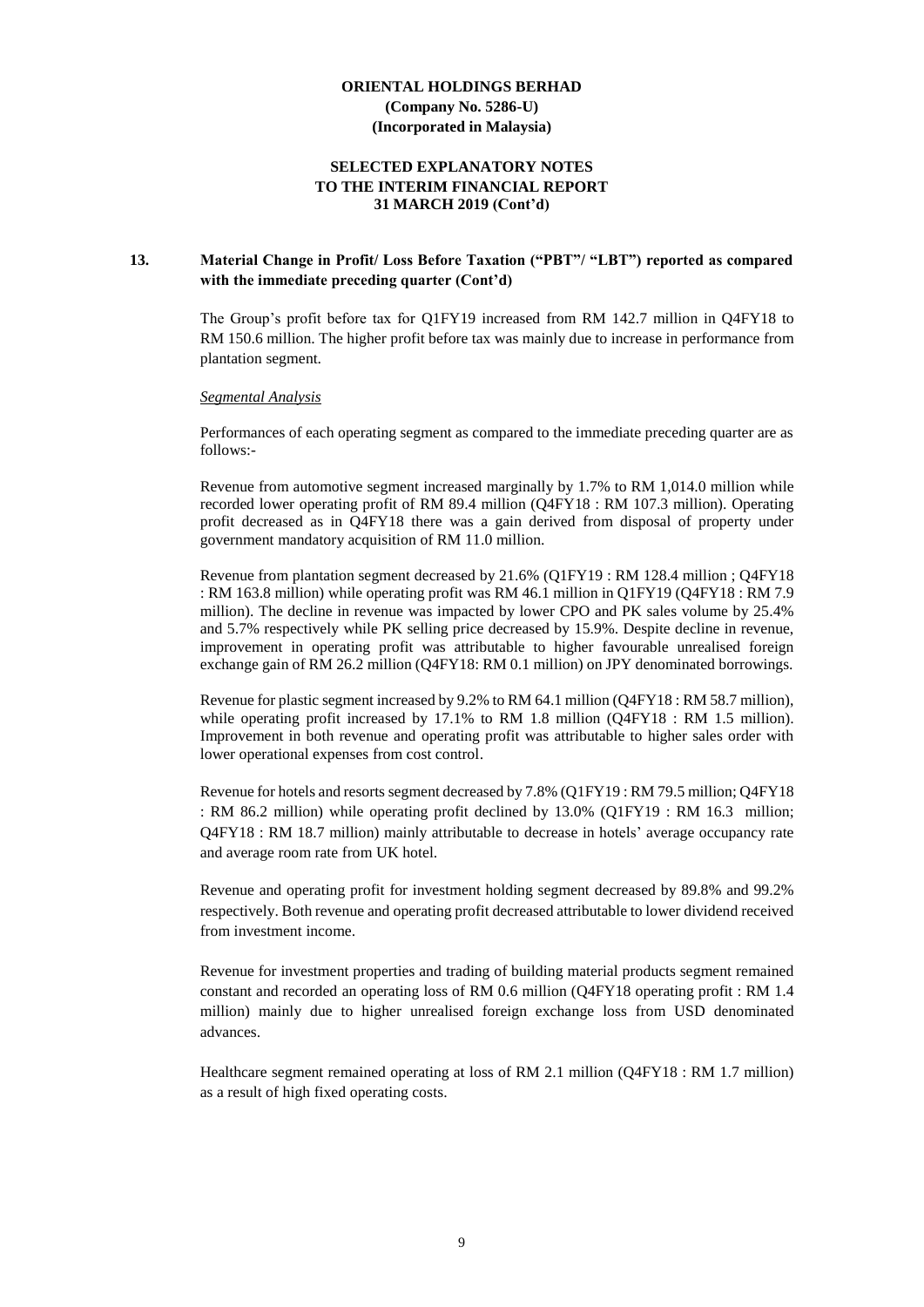#### **SELECTED EXPLANATORY NOTES TO THE INTERIM FINANCIAL REPORT 31 MARCH 2019 (Cont'd)**

#### **14. Current Year Prospects**

The automotive segment will continue to contribute to the Group's performance under very competitive market conditions with strong and aggressive promotional campaigns by car companies that are keen to grow their market shares. The automotive segment will continue to expand and upgrade its showrooms and service centres.

The plastic segment continues to face stiff competition environment from the local industry players. Limited growth in the automotive industry in Malaysia with upcoming new models at smaller volume has impacted the segment's performance. The management will continue to exercise cost control, productivity improvement and source for new business ventures to improve the performance of the segment.

The plantation segment will continue to take necessary steps to ensure that all the estates and mills remain efficient and competitive. The forex exposure of the JPY loans are closely monitored and the loans are backed by fixed deposits pledged to banks. The segment is currently constructing its fourth oil mill in South Sumatra, Indonesia which expected to further enhance the segment earnings in year 2020.

The hotels and resorts segment will optimise the utilisation of its existing assets and improve operational execution through various organic measures.

The investment properties segment continues to reclaim the remaining 140 acres of land in Melaka and has completed the construction of mixed use service apartments and commercial space in Australia ahead of schedule, having obtained its Notice of Practical Completion and Occupation Permit on 9 April 2019. The lease agreement of the service apartments has been signed and hence commenced business operation on 20 May 2019.

Healthcare segment will continue to focus on enhancing brand awareness and positioning the hospital for sustainable growth. The hospital is expected to generate profit by year 2020. As part of Group's strategic plan to expand its presence in the healthcare industry, the segment has set up transitional care centre incorporating elderly living facilities which expected to be in operation by second half of 2019.

Given the above Group's operating segment commitments, the Board is optimistic that the Group's performance for the year 2019 will be satisfactory.

#### **15. Variance of Actual Profit from Forecast Profit/Profit Guarantee**

Not Applicable.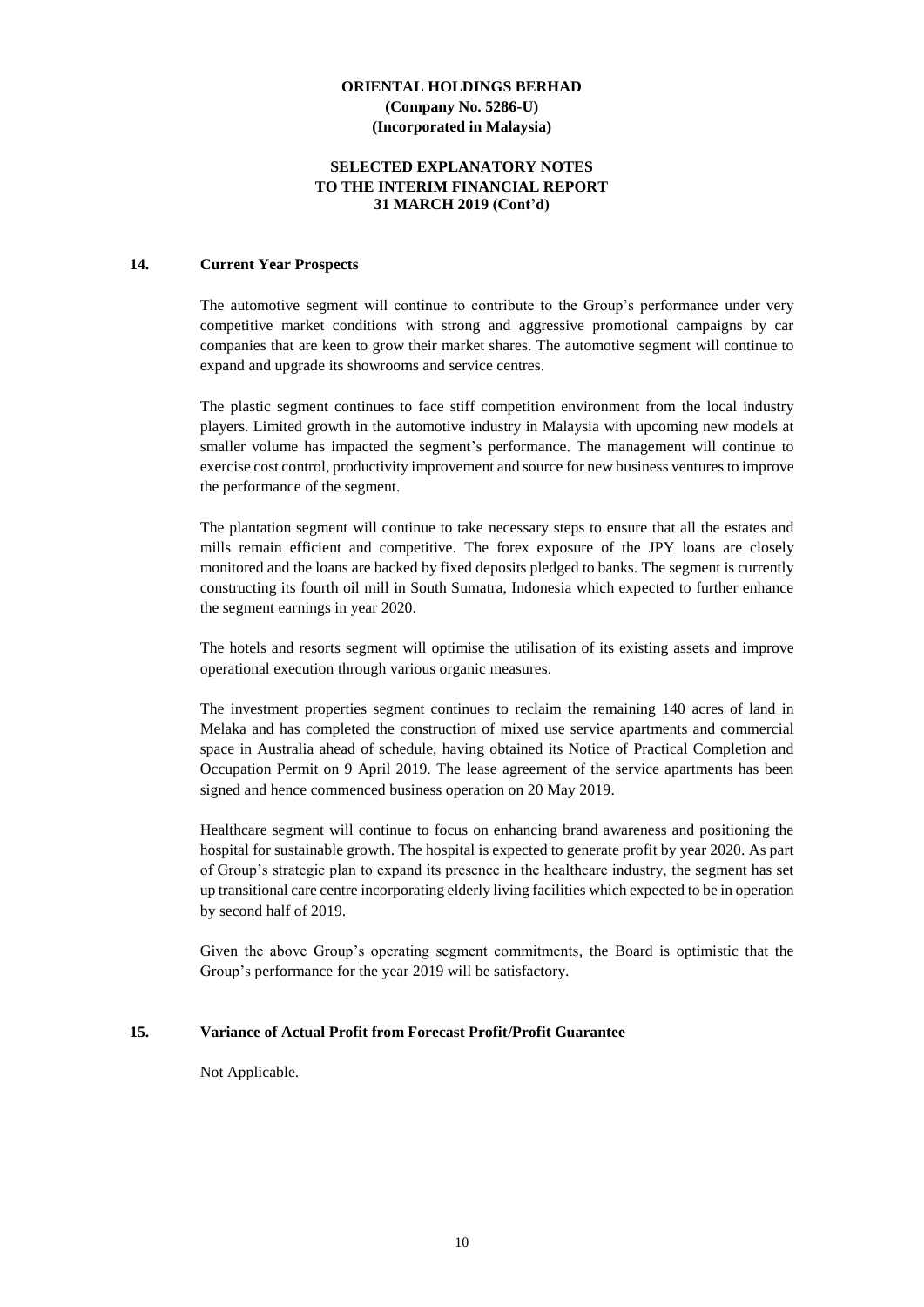## **SELECTED EXPLANATORY NOTES TO THE INTERIM FINANCIAL REPORT 31 MARCH 2019 (Cont'd)**

# **16. Taxation**

|                       | <b>Individual Quarter</b> |               | <b>Cumulative Quarter</b> |               |  |
|-----------------------|---------------------------|---------------|---------------------------|---------------|--|
|                       | Current                   | Preceding     | Current                   | Preceding     |  |
|                       | Year                      | Year          | Year                      | Year          |  |
|                       | Quarter                   | Quarter       | To date                   | To date       |  |
|                       | 31 Mar 19                 | 31 Mar 18     | 31 Mar 19                 | 31 Mar 18     |  |
|                       | <b>RM'000</b>             | <b>RM'000</b> | <b>RM'000</b>             | <b>RM'000</b> |  |
|                       | (Unaudited)               | (Unaudited)   | (Unaudited)               | (Unaudited)   |  |
| Current taxation      |                           |               |                           |               |  |
| Malaysian taxation    |                           |               |                           |               |  |
| - Based on profit for |                           |               |                           |               |  |
| the period            | 3,099                     | 3,046         | 3,099                     | 3,046         |  |
| - Under/(Over)        |                           |               |                           |               |  |
| provision in          |                           |               |                           |               |  |
| respect of prior      |                           |               |                           |               |  |
| period                | 10,915                    | (278)         | 10,915                    | (278)         |  |
|                       | 14,014                    | 2,768         | 14,014                    | 2,768         |  |
| Foreign taxation      |                           |               |                           |               |  |
| - Based on profit for |                           |               |                           |               |  |
| the period            | 24,154                    | 22,977        | 24,154                    | 22,977        |  |
|                       | 38,168                    | 25,745        | 38,168                    | 25,745        |  |
| Deferred taxation     |                           |               |                           |               |  |
| Current period        | 3,987                     | (68)          | 3,987                     | (68)          |  |
| (Over)/Under          |                           |               |                           |               |  |
| provision in          |                           |               |                           |               |  |
| respect of prior      |                           |               |                           |               |  |
| period                | (108)                     | 602           | (108)                     | 602           |  |
|                       | 3,879                     | 534           | 3,879                     | 534           |  |
|                       | 42,047                    | 26,279        | 42,047                    | 26,279        |  |
|                       |                           |               |                           |               |  |

# **17. Status of Corporate Proposals**

There were no corporate proposals that have been announced by the Company but not completed at the date of this announcement except for the Stock Buy-Back which was approved by the stockholders at the Annual General Meeting on 7 June 2018 for the buy-back of up to 10% or up to 62,039,363 ordinary stocks. There were no stocks buy-back for the period to date.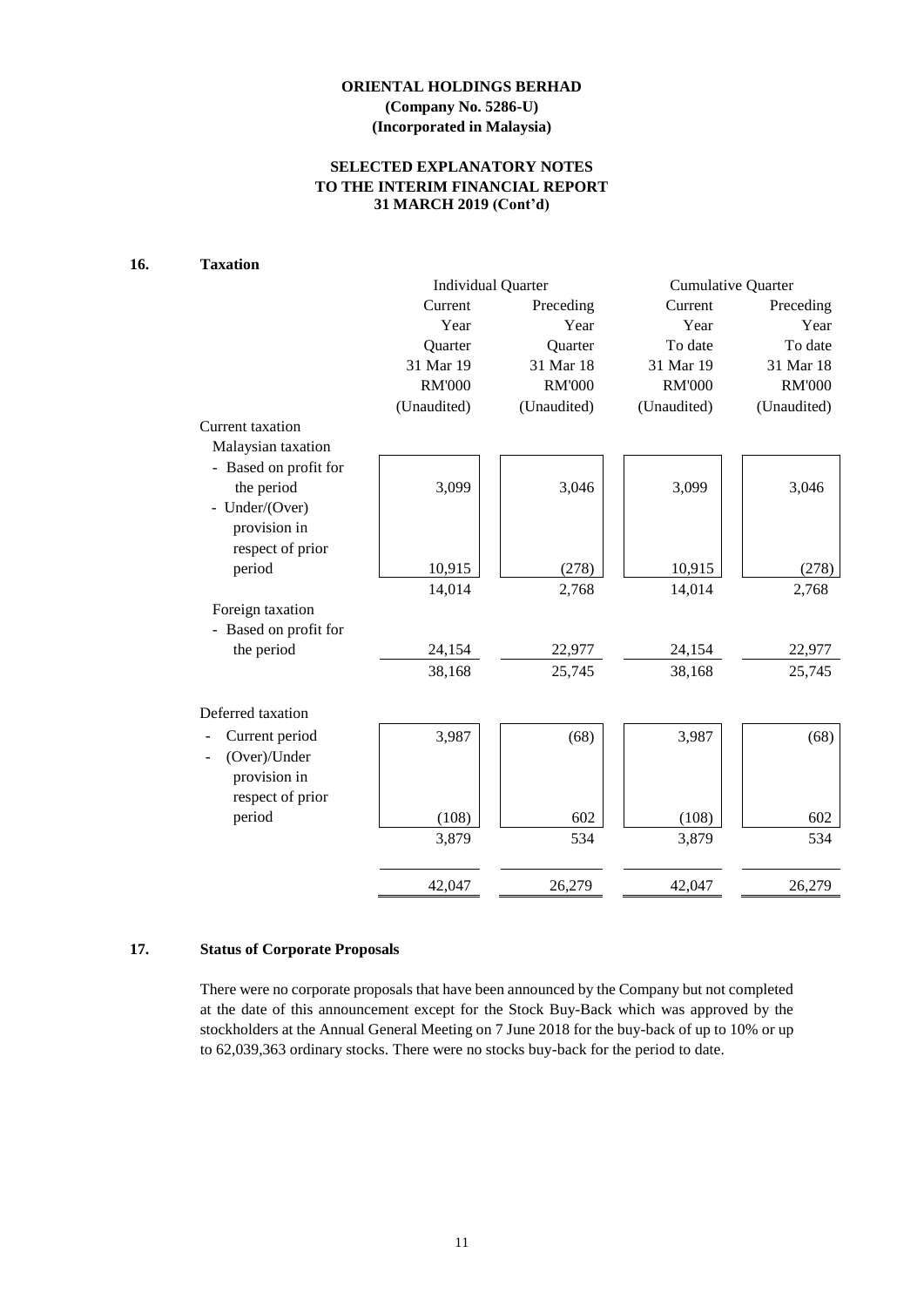**(Company No. 5286-U) (Incorporated in Malaysia)**

## **SELECTED EXPLANATORY NOTES TO THE INTERIM FINANCIAL REPORT 31 MARCH 2019 (Cont'd)**

## **18. Group Borrowings**

|                         |                           |                    | Borrowings denominated in        |                                                   |                                           |
|-------------------------|---------------------------|--------------------|----------------------------------|---------------------------------------------------|-------------------------------------------|
|                         | <b>Interest</b><br>rate % | <b>Ringgit</b>     | ← Foreign Currencies             |                                                   |                                           |
| <b>Short Term</b>       |                           | <b>RM'000</b><br>1 | <b>Source</b><br><b>Currency</b> | RM<br>Equivalent<br><b>RM'000</b><br>$\mathbf{I}$ | <b>Total</b><br><b>RM'000</b><br>$I + II$ |
| Lease obligations       | $2.5 - 5.0$               | 6,856              |                                  |                                                   | 6,856                                     |
|                         | 5.3                       |                    |                                  | 1,719<br>1,719                                    | 1,719<br>8,575                            |
| Borrowings – secured    |                           |                    |                                  |                                                   |                                           |
| -Revolving credit       | $4.8 - 5.1$               | 4,000              |                                  |                                                   | 4,000                                     |
|                         | $0.4 - 1.4$               |                    | JPY 26.53 billion                | 978,857                                           | 978,857                                   |
|                         | $3.0 - 3.9$               |                    | SGD 0.068 billion                | 201,636                                           | 201,636                                   |
|                         |                           |                    |                                  | 1,180,493                                         | 1,184,493                                 |
| -Term loans             | 3.3                       |                    | SGD 0.001 billion                | 1,767                                             | 1,767                                     |
|                         | 3.7                       |                    | THB 0.059 billion                | 7,591                                             | 7,591                                     |
| Borrowings – unsecured  |                           |                    |                                  | 9,358                                             | 9,358                                     |
| -Bankers acceptance     | $4.2 - 4.3$               | 21,904             |                                  |                                                   | 21,904                                    |
| -Revolving credit       | $0.4 - 1.4$               |                    | JPY 17.015 billion               | 627,742                                           | 627,742                                   |
|                         |                           | 32,760             |                                  | 1,819,312                                         | 1,852,072                                 |
| <b>Long Term</b>        |                           |                    |                                  |                                                   |                                           |
| Lease obligations       | $2.5 - 5.0$               | 19,491             |                                  |                                                   | 19,491                                    |
|                         | 5.3                       |                    |                                  | 5,132                                             | 5,132                                     |
|                         |                           |                    |                                  | 5,132                                             | 24,623                                    |
| Term loans              | 3.3                       |                    | SGD 0.014 billion                | 42,224                                            | 42,224                                    |
|                         |                           | 19,491             |                                  | 47,356                                            | 66,847                                    |
| <b>Total Borrowings</b> |                           | 52,251             |                                  | 1,866,668                                         | 1,918,919                                 |

Note: The lease obligations above are inclusive of operating and finance leases.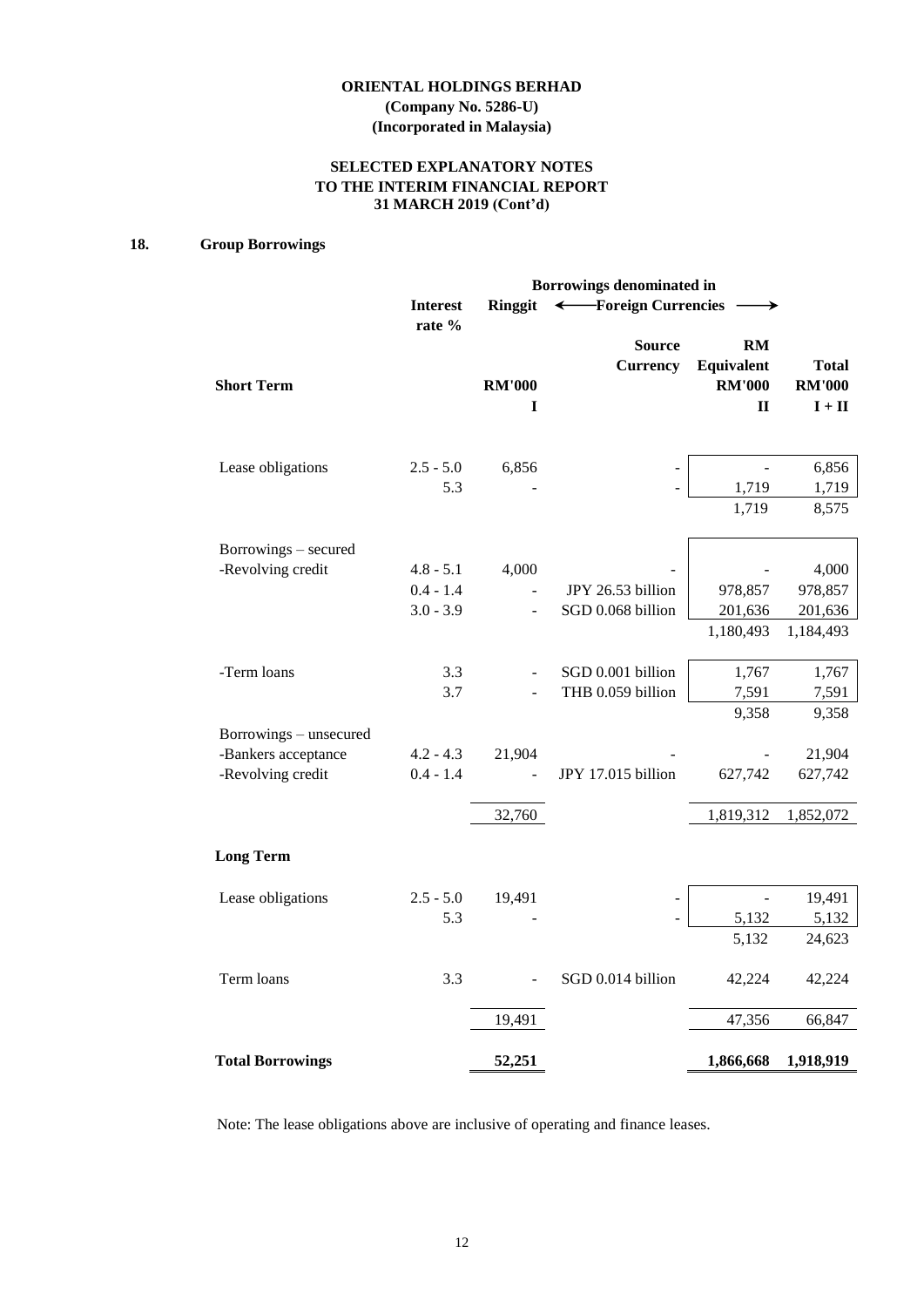#### **SELECTED EXPLANATORY NOTES TO THE INTERIM FINANCIAL REPORT 31 MARCH 2019 (Cont'd)**

#### **19. Trade receivables**

The ageing analysis of trade receivables (included under trade and other receivables category) as at 31 March 2019 is as follows:

|                           | <b>RM'000</b> | $\frac{6}{9}$ |
|---------------------------|---------------|---------------|
| Not past due              | 227,030       | 87.9          |
| Past due $<$ 3 months     | 25,171        | 9.8           |
| Past due 3-6 months       | 2,679         | 1.0           |
| Past due 6-12 months      | 423           | 0.2           |
| Past due more than 1 year | 2.859         | 1.1           |
|                           | 258,162       | 100.0         |

The Group did not impair the past due trade receivables but monitor these receivables closely. No bad and past due debts are anticipated that could materially affect the financial results and financial position of the Group as a whole.

#### **20. Changes in Material Litigations**

Not applicable.

#### **21. Dividend Proposed**

The Board of Directors proposed a final single tier dividend of 28 sen per ordinary stock (a final single tier dividend of 8 sen per ordinary stock and a special final single tier dividend of 20 sen per ordinary stock) totalling RM173,701,312 in respect of the financial year ended 31 December 2018, subject to the approval of the stockholders at the forthcoming Annual General Meeting.